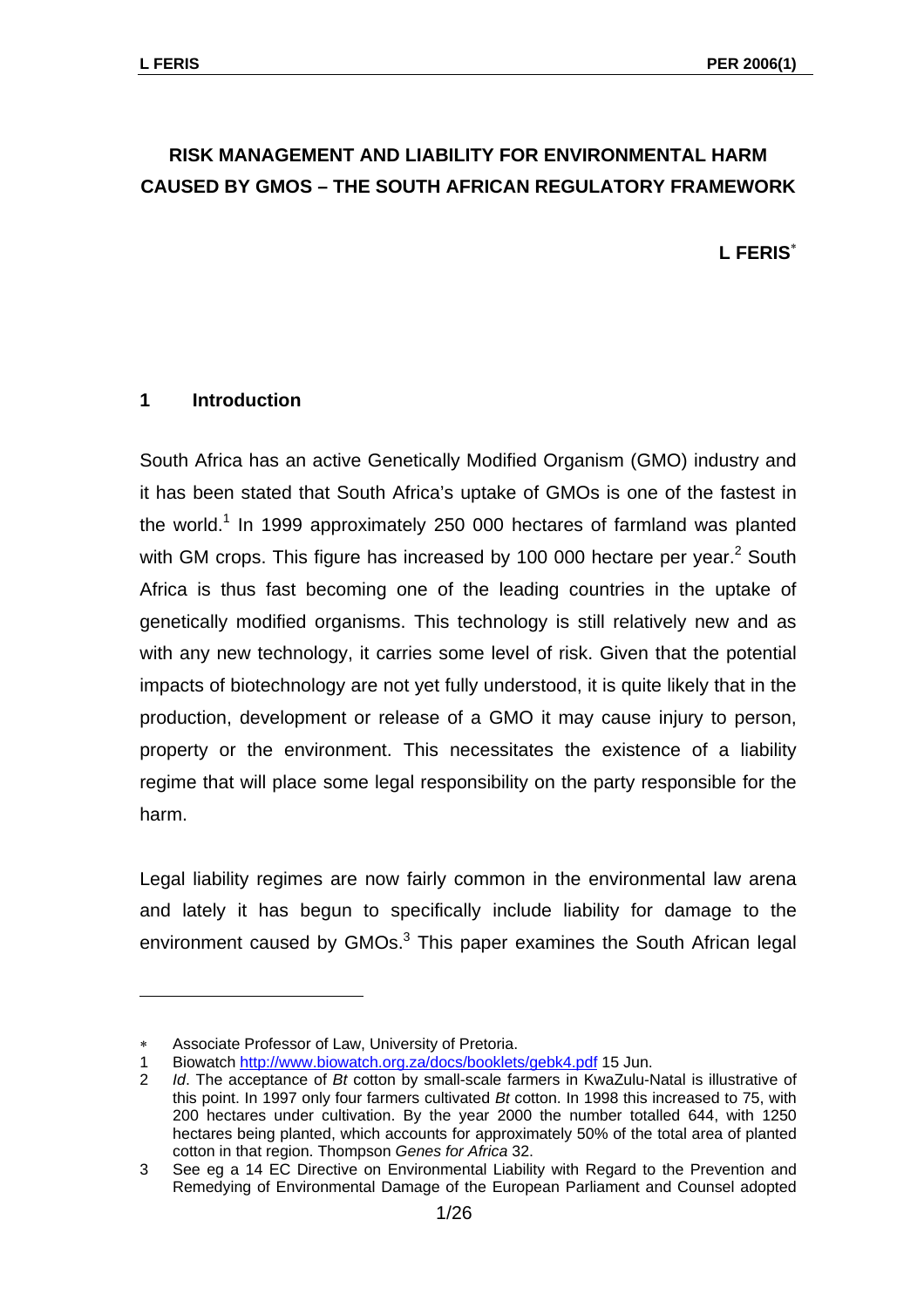$\overline{a}$ 

system to assess the way it deals with risk management and legal liability for GMO related harm to the environment and determine whether it addresses these issues in an effective and adequate manner.

## **2 Liability and risk management in the context of GMOs**

GMOs are able to interact with other forms of life, reproduce, transfer their characteristics and mutate in response to environmental influences. As a result, they can impact on the environment and more particularly on biodiversity. For example, they may

…place existing plants and animals, disrupt the functioning of ecosystems, reduce biological diversity, alter the composition of species, and even threaten the extinction of various species and change climate patterns.<sup>[4](#page-1-0)</sup>

There is also the additional risk of harming traditional knowledge systems reliant on indigenous biological resources. Liability regimes attempt to provide a remedy in those instances where injury or damage actually occurs.

The Cartagena Protocol on Biosafety to the Convention on Biodiversity<sup>5</sup> (hereafter "the Protocol") plays an important role in this regard. The Protocol regulates the

…transboundary movement, transit, handling and use of living modifiedorganisms  $(LMOs)^6$  that may have adverse effects on the conservation and sustainable use of biological diversity, taking also into account risks to human health.<sup>[7](#page-1-3)</sup>

on 21 April 2004 which aims to prevent and remedy environmental damage that presents a threat to human health.

<span id="page-1-0"></span><sup>4</sup> Repp 2000 *Idaho LR* 585-591 quoting Mellon *Biotechnology and the Environment* 8.

<span id="page-1-1"></span><sup>5 2000.</sup> Cartagena Protocol <http://www.biodiv.org/biosafe/protocol.asp> 15 Jun, signed June 2003, acceded August 2003.

<span id="page-1-2"></span><sup>6</sup> The term "living modified organism" is defined as any living organism with a novel combination of genetic material obtained through biotechnology. A 3(g) Cartagena Protocol <http://www.biodiv.org/biosafe/protocol.asp>15 Jun.

<span id="page-1-3"></span><sup>7</sup> *Id* a 4. Except those used as human pharmaceuticals and addressed by other relevant international agreements, those in transit, and those destined for contained use.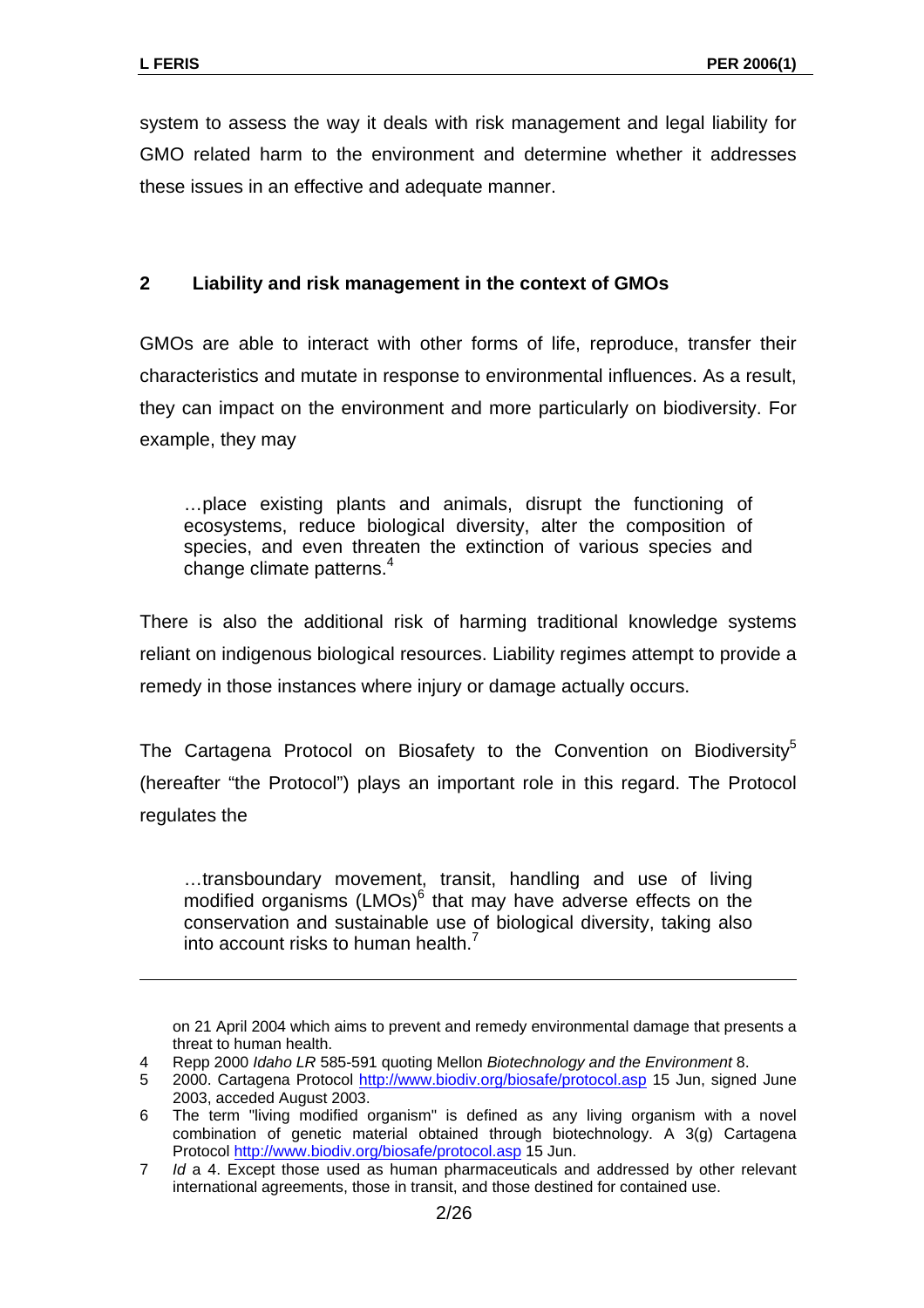It establishes two procedures for transboundary movements of LMOs. The socalled Advanced Informed Agreement (AIA), which requires advanced notification of the introduction of LMOs into a country of import. The Party of export must notify the Party of import about the transboundary movement of LMOs. The latter has the option of approving, prohibiting or conditionally approving the import. The AIA only applies to the

…first intentional transboundary movement of LMOs for the intentional introduction into the environment of the Part of import. $8$ 

This would apply to the environmental release of plants and seeds for example. Any plants or animal product destined for food, animal feed or processing are explicitly excluded. A separate procedure applies to a Party's final decision regarding domestic use, including placing on the market of LMOs that may be subject to transboundary movement for direct use as food or feed, or for processing. When a Party makes a final decision regarding the domestic use of such an LMO, it has the obligation to inform the other parties of that decision within fifteen days through the Biosafety Clearing-House of the Protocol.

The Protocol furthermore provides for liability for damage that may arise due to the transboundary movement of GMOs. Article 27 of the Protocol states that:

The Conference of the Parties serving as the meeting of the Parties to this Protocol shall, at its first meeting, adopt a process with respect to the appropriate elaboration of international rules and procedures in the field of liability and redress for damage resulting from transboundary movements of living modified organisms, analyzing and taking due account of the ongoing processes in international law on these matters, and shall endeavour to complete this process within four years.

A detailed liability regime is currently under negotiation.<sup>[10](#page-2-2)</sup>

<span id="page-2-0"></span><sup>8</sup> *Id* a 7.1.

<span id="page-2-1"></span><sup>9</sup> *Id* a 7.2.

<span id="page-2-2"></span><sup>10</sup> Decision BS-I/8 dated February 2004 to establish an Open-ended *Ad Hoc* Working Group of Legal and Technical Experts on Liability and Redress.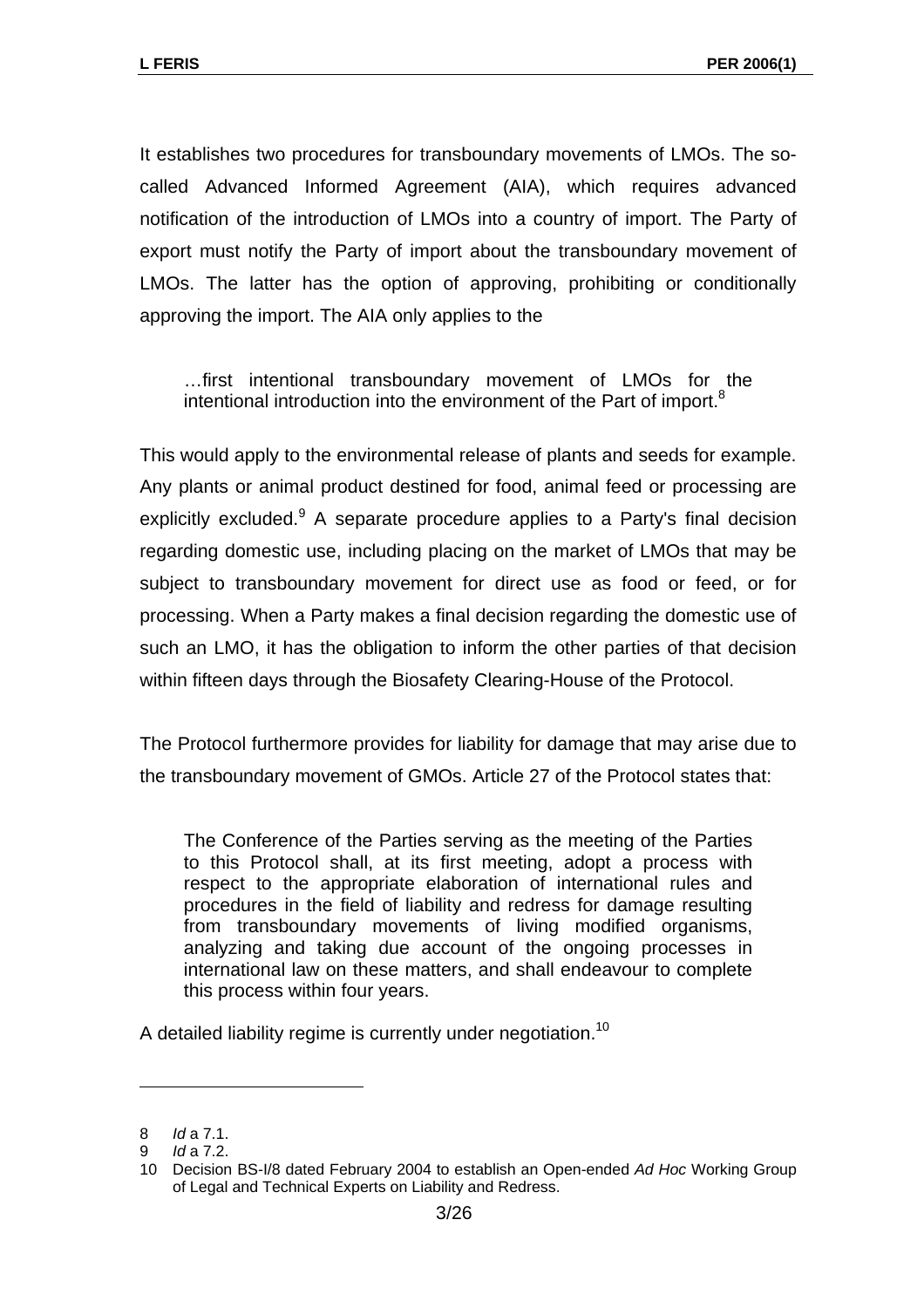The Protocol essentially implements the "polluter pays" principle which aims to hold polluters responsible for environmental damage and any subsequent remediation of the environment. It can be argued that a liability regime, because of the financial responsibility that it encompasses, creates observance not only to the above principle, but additional environmental principles such as the "precautionary approach", "preventive principle" and "duty of care principle". A liability regime simultaneously promotes compliance with environmental regulatory measures and ensures that redress is provided where unlawful actions cause injury to the environment or third parties.

A further criterion that pervades regulatory frameworks for GMOs is the requirement that the introduction of this type of technology proceeds through risk assessment and risk management principles. Since risk can liberally be defined in terms of chance or uncertainty, it is clear that risk assessment and risk management are not designed to assure a total absence of harm. Rather, *vis-a-vis* GMOs, risk assessment and risk management are designed to optimize the benefit of environmental introductions of such products while simultaneously minimizing any detrimental consequences.<sup>[11](#page-3-0)</sup>

The Biosafety Protocol provides for risk assessments, which has to be undertaken in a "scientifically sound manner"<sup>12</sup> and according to international guidelines.<sup>13</sup> At present, the Protocol represents the minimum standard for Biosafety and GMO regulation and does not deal comprehensively with risk assessment and risk management.

Risk assessment, which is essentially a scientific process, endeavours to identify and estimate the likelihood of an adverse outcome resulting from an activity or a product.<sup>14</sup> Key to calculating the likelihood of such an adverse

<span id="page-3-0"></span><sup>11</sup> Szecsy A 1997 *Dick J Envtl L & Pol'y* 177-192.

<span id="page-3-1"></span><sup>12</sup> *Id* a 10.

<span id="page-3-2"></span><sup>13</sup> Annex III sets out the conditions for risk assessment. Pursuant to a 6 the notifier bears the cost of the risk assessment.

<span id="page-3-3"></span><sup>14</sup> Guruswamy 2002 *Ind J of Global Legal Stud* 461-479.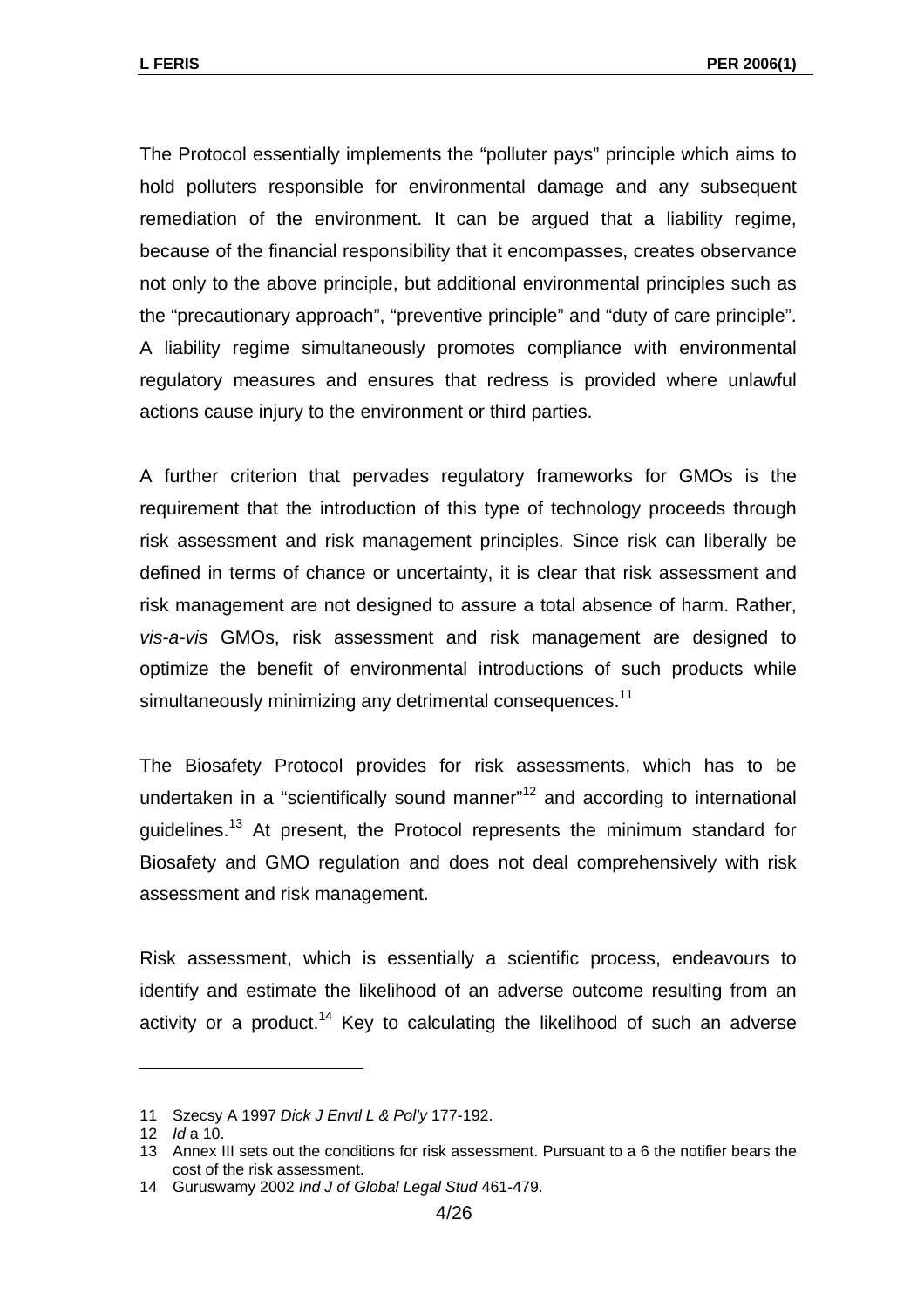outcome is the identification of potential risks. One of the well-known tools for risk identification is environmental impact assessments (EIAs), which identifies the impacts of human activities on the environment, human health and wellbeing.<sup>15</sup> EIAs are a generally accepted international environmental norm of procedure, because it is considered important for environmental, economic, social, cultural, and health concerns to be accounted for early in any development project.<sup>16</sup> An EIA is in essence an assessment of the potential environmental risks before a project is commenced. It allows problems to be mitigated before they occur, and other cost-effective strategies to be devised to avert the damage proposed by the original development plan.<sup>17</sup> In this respect. the Convention on Environmental Impact Assessment<sup>18</sup> requires that

…[t]he Parties shall, either individually or jointly, take all appropriate and effective measures to prevent, reduce and control significant adverse transboundary environmental impact from proposed activities.<sup>[19](#page-4-4)</sup>

Risk management is a broader mechanism in which the scientific findings of risk assessment becomes part of the broader structure of policy and law and where decisions are made on how the risk can be controlled, monitored and regulated.<sup>20</sup> Whilst risk assessment is essentially a scientific process, risk management goes much further and has been defined as

…the systematic application of management policies, procedures and practices to the tasks of analyzing, evaluating, controlling and communicating about risk issues.<sup>21</sup>

Key elements of the risk management process include: identifying every potential source of harm (hazard); assessing the probability of occurrence of

<span id="page-4-0"></span><sup>15</sup> Ross and Thompson Environmental Impact Assessment 231.

<span id="page-4-1"></span><sup>16</sup> Graziano 1996 *CJIELP* 179-202.

<span id="page-4-2"></span><sup>17</sup> *Id*.

<span id="page-4-3"></span><sup>18</sup> Espoo Convention – Convention on Environmental Impact Assessment 25 February 1991, in force 10 September 1997.

<span id="page-4-4"></span><sup>19</sup> A 2(1).

<span id="page-4-5"></span><sup>20</sup> Guruswamy 2002 *Ind J of Global Legal Stud* 480.

<span id="page-4-6"></span><sup>21</sup> Canadian Standards Association *Risk Management: Guidelines for Decision Makers*  Q850-97 quoted in Kirkland *et al* Risk Management 156- 158.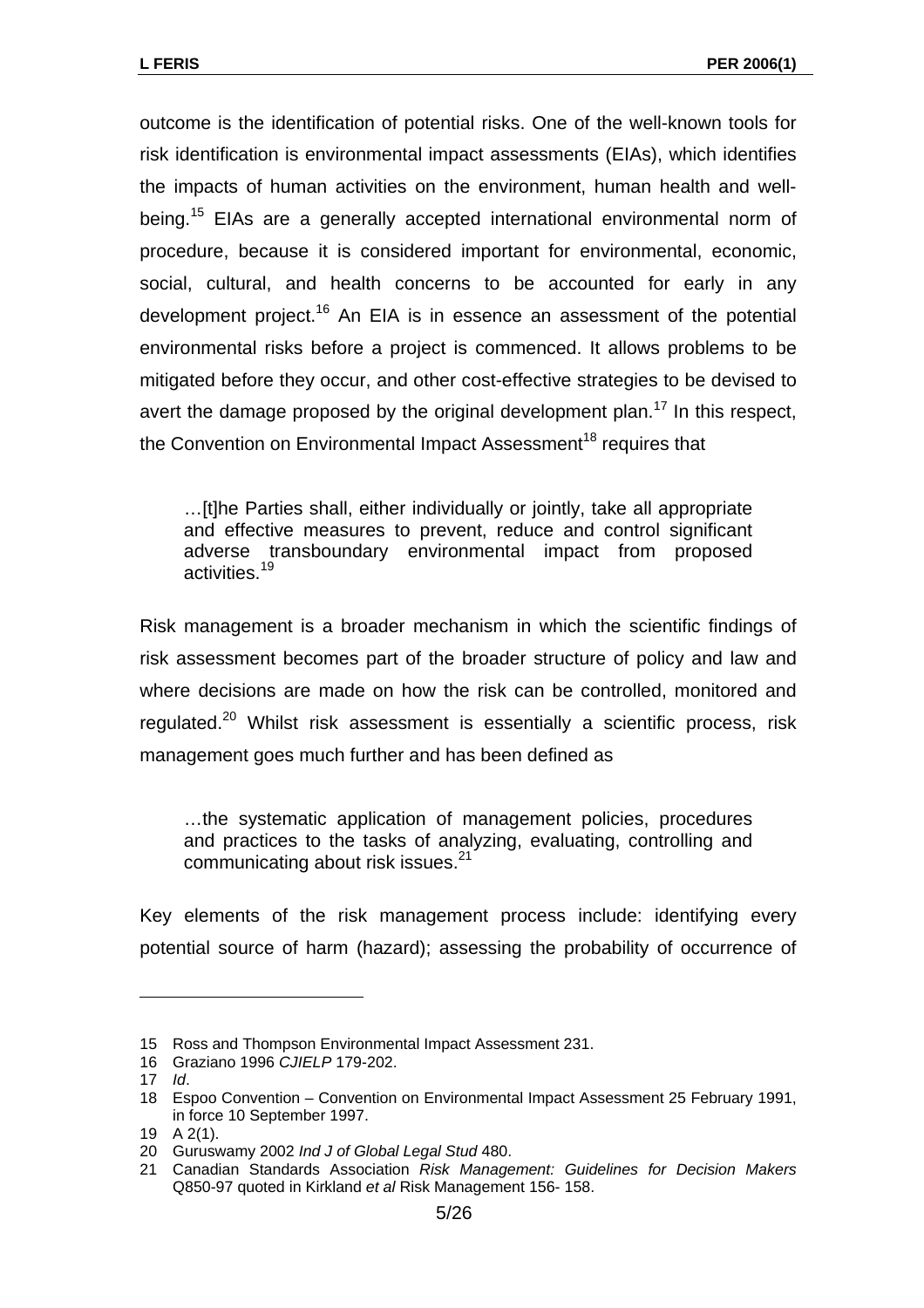that harm (exposure); assessing the risk, if any, resulting from the potential combination of hazard and exposure; and the development of alternatives for the minimisation and management of the assessed risks. $22$  Risk management can therefore be divided into six components; that is:

- Risk identification
- Risk assessment
- Risk control and mitigation
- Emergency response
- Risk communication
- Risk perception

I would contend that a seventh component would be legal responsibility for risk, a component that flows from liability for damage to the environment, property or persons. It has been argued:

…[f]or products of agricultural biotechnology, the potential risks and risk management alternatives must be evaluated in the context of such factors as health, safety, environmental, and agricultural impacts; regulatory acceptance; public acceptance; market acceptance; and *civil liability* (emphasis added).<sup>[23](#page-5-1)</sup>

An effective risk management regime should thus incorporate risk assessment that would in turn have the effect of lowering liability for damage flowing from the activity. A regulatory framework for GMOs should ideally provide for this inter-action between risk management and liability.

#### **3 The existing South African regulatory framework**

The South African regulatory framework of relevance to GMOs is composed of a fragmented set of laws that deals with risk assessment, risk management and

<span id="page-5-0"></span><sup>22</sup> Abramson and Carrato 2001 *Va Env'l L J* 241-261.

<span id="page-5-1"></span><sup>23</sup> *Id*.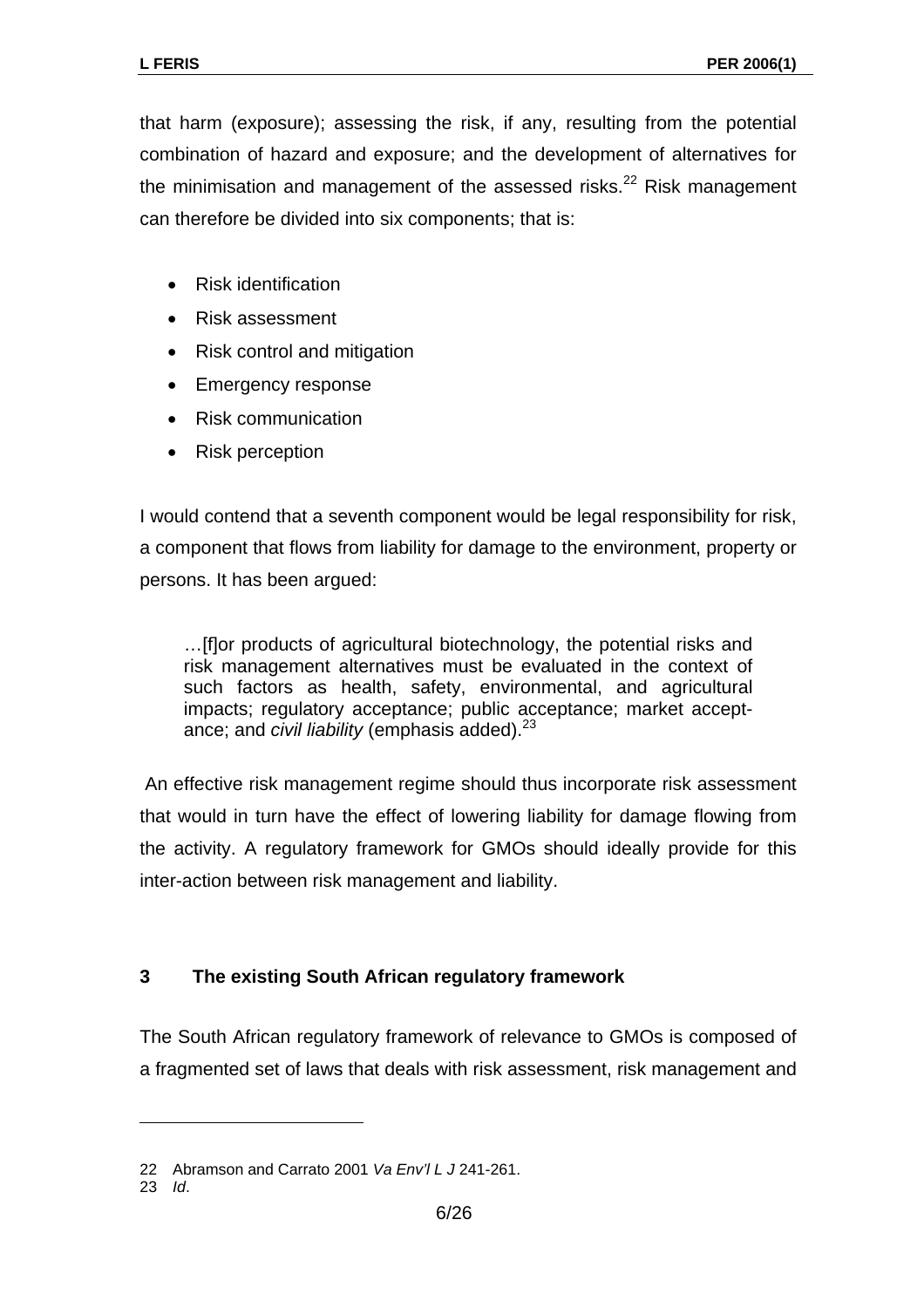liability for damage to the environment. These laws, which largely fail to prescribe an effective overarching risk assessment and liability regime for GMOs, include the: National Environmental Management Act (NEMA):<sup>[24](#page-6-0)</sup> Environment Conservation Act;<sup>25</sup> Genetically Modified Organisms Act (GMO Act): $26$  and the National Environmental Management: Biodiversity Act. $27$  The current regulatory framework is construed in the context of the Constitution of the Republic of South Africa (the Constitution)<sup>28</sup> and in particular in the context of section 24 which states:

Everyone has the right –

- (a) to an environment that is not harmful to their health or wellbeing; and
- (b) to have the environment protected, for the benefit of present and future generations, through reasonable legislative and other measures that –
	- (i) prevent pollution and ecological degradation
	- (ii) promote conservation; and
	- (iii) secure ecologically sustainable development and use of natural resources while promoting justifiable economic and social development.

Section 24 attempts to fulfil two general aims. Subsection (a) guarantees a healthy environment to everyone in general while subsection (b) mandates the state to take certain measures to realise the guarantee proclaimed in subsection (a). Implicit in subsection (b) is a positive duty on the state to protect the environment through tools such as risk management and liability regimes. Subsection (b) also affords protection against any state action that negates environmental protection or that it is any way harmful to the environment.

<span id="page-6-0"></span><sup>24</sup> Act 107 of 1998.

<span id="page-6-1"></span><sup>25</sup> Act 73 of 1989.

<span id="page-6-2"></span><sup>26</sup> Act 15 of 1997. See also Draft Biosafety Policy (GN 1576 GG 27913 dated 26 August 2005); Draft Discussion Document on Agricultural Biotechnology (GN 1591 GG 27936 dated 26 August 2005); Guideline Document for Use by the Advisory Committee when Considering Proposals/Applications for Activities with Genetically Modified Organisms (GN 1047 GG 26422 dated 11 June 2004).

<span id="page-6-3"></span><sup>27</sup> Act 10 of 2004. Other legislation of relevance to the management of GMOs include: the Agricultural Pests Act 36 of 1983; the Foodstuffs, Cosmetics and Disinfectants Act 52 of 1972; and the Fertilisers, Farm Feeds, Agricultural and Stock Remedies Act 36 of 1947.

<span id="page-6-4"></span><sup>28</sup> *Constitution of the Republic of South Africa*, 1996.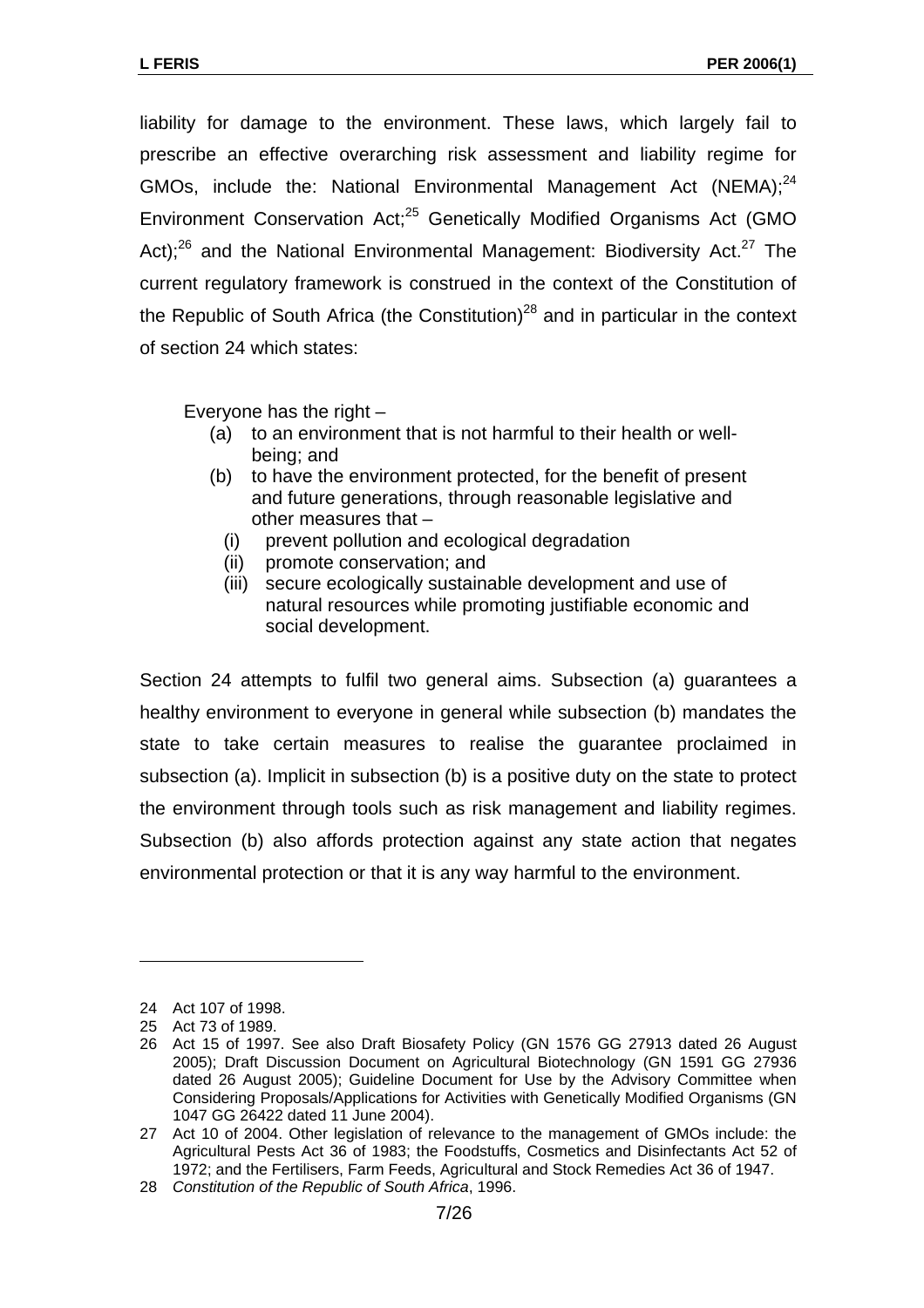## **4 The Genetically Modified Organisms Act**

GMOs are principally regulated by the GMO Act, which

…provide for measures to promote the responsible development, production, use and application of genetically modified organisms,

and

…ensure that all activities involving the use of genetically modified organisms (including importation, production, release and distribution) shall be carried out in such a way as to limit possible harmful consequences to the environment.<sup>[29](#page-7-0)</sup>

A Genetically Modified Organisms Amendment Bill (Amendment Bill amend certain provisions of the GMO Act, largely to ensure compliance with South Africa's commitments in terms of the Cartagena Protocol.<sup>[30](#page-7-1)</sup>

The GMO Act currently applies to:<sup>[31](#page-7-2)</sup>

- the genetic modification of organisms;32
- the development, production, release, use and application of GMOs (including viruses and bacteriophages); and
- $\bullet$  the use of gene therapy.<sup>[33](#page-7-4)</sup>

Section 5(a) of the GMO Act provides that the Executive Council of Genetically Modified Organisms (hereafter Council), the primary regulatory authority, *may* require an applicant who applies for a permit to use facilities for the development, production, use or application of GMOs or to release GMOs into the environment to conduct a risk assessment or an environmental impact

<span id="page-7-0"></span><sup>29</sup> The Preamble of the Act.

<span id="page-7-1"></span><sup>30</sup> Genetically Modified Organisms Amendment Bill R 2166 of 8 October 2004.

<span id="page-7-2"></span><sup>31</sup> S 2(1)(a)-(c).

<span id="page-7-3"></span><sup>32</sup> A genetically modified organism is defined as "an organism the genes or genetic material of which has been modified in a way that does not occur naturally through mating or natural recombination or both…" s 1 (xiii).

<span id="page-7-4"></span><sup>33</sup> S 1 (xii) defines gene therapy as "a technique for delivering functional genes (to replace aberrant ones) into living cells by means of a genetically modified vector or by physical means in order to genetically alter the cell".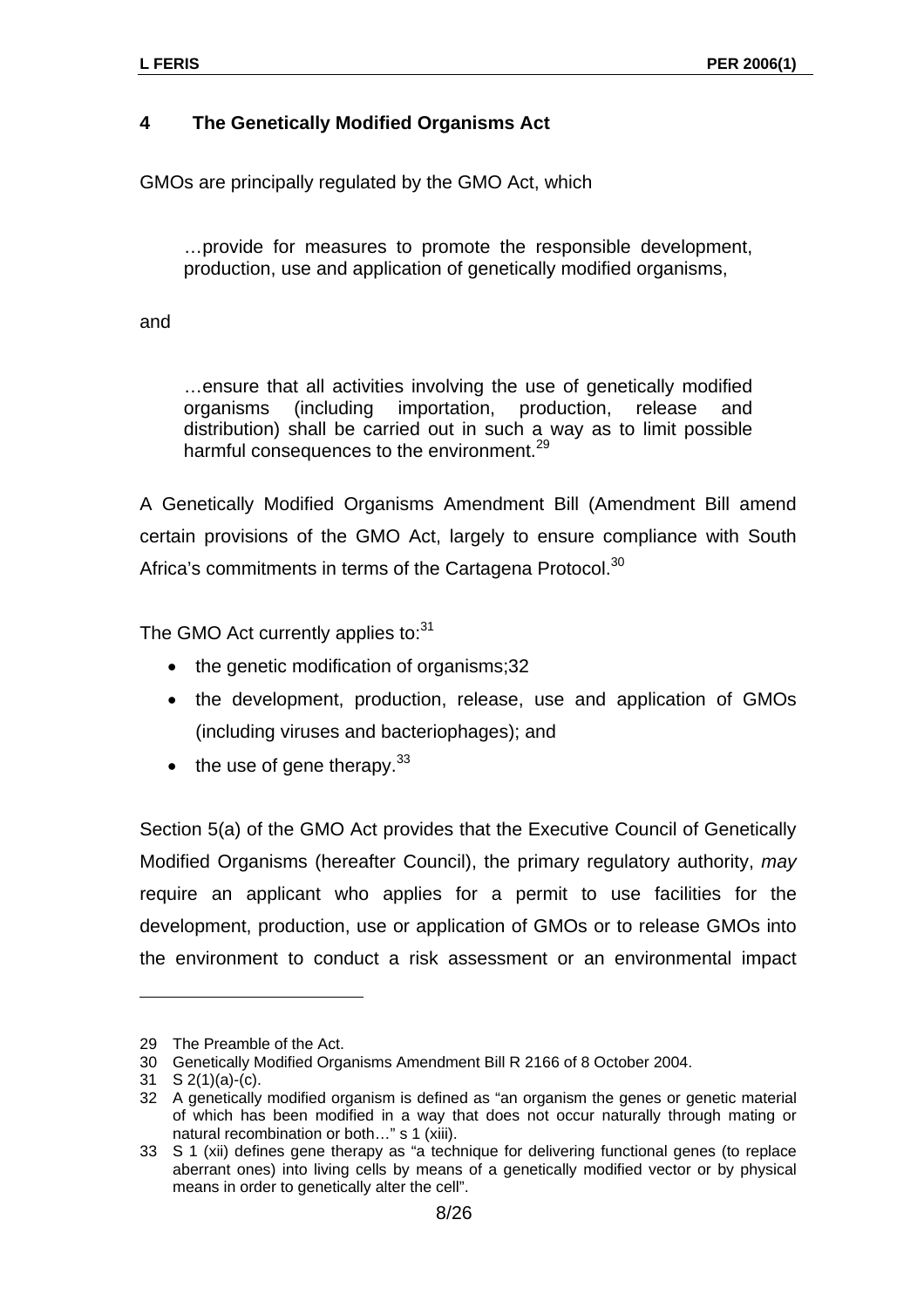assessment.<sup>34</sup> This raises two issues for consideration: First, the provision specifically excludes the import of GMOs from the ambit of risk assessments. This is not a very satisfying approach, as it cannot be safely assumed that a GMO that has been approved outside of South Africa can be safely released into the South African environment. Section 4 of the Amendment Bill attempts to remedy this shortcoming and extends the ambit of section 5(a) to "activities in relation to genetically modified organisms" where "activity" is defined to include import and export. $35$  However, the risk assessment provisions under the regulations issued in terms of the Act define "activity" as

…work undertaken with regard to the development, production, use and application of genetically modified organisms.

This latter definition will need to be amended in the future to bring it in line with the Amendment Bill.

Second, section 5 is clearly not a peremptory provision and the use of the word "may" suggest that the Council has some discretion in this regard. This has the implication that the GMO Act does not provide for mandatory EIAs or risk assessments. The Amendment Bill retains this discretion<sup>36</sup> and where an environmental impact assessment has been conducted, the Council has a further discretion to decide whether to consider such assessment in granting the permit. $37$  The regulations issued in terms of the GMO Act, on the other hand, states that

…no person shall undertake any activity involving genetically modification, unless a suitable and sufficient assessment of risks created thereby to the environment and human health has been made.[38](#page-8-4) 

<span id="page-8-0"></span><sup>34</sup> S 5(a).

<span id="page-8-1"></span><sup>35</sup> S 1(b).

<span id="page-8-2"></span><sup>36</sup> S 5(1)(a) provides: "the Council shall (a) where an applicant applies ….for a permit to conduct activities in respect of genetically modified organisms determine whether that applicant must, in addition to his or her submission, submit an assessment of the impact on the environment and socio-economic considerations of the activity".

<span id="page-8-3"></span><sup>37</sup> S 5(2).

<span id="page-8-4"></span><sup>38</sup> Reg 3(1) in R1420 in GG 20463 dated 26 November 1999.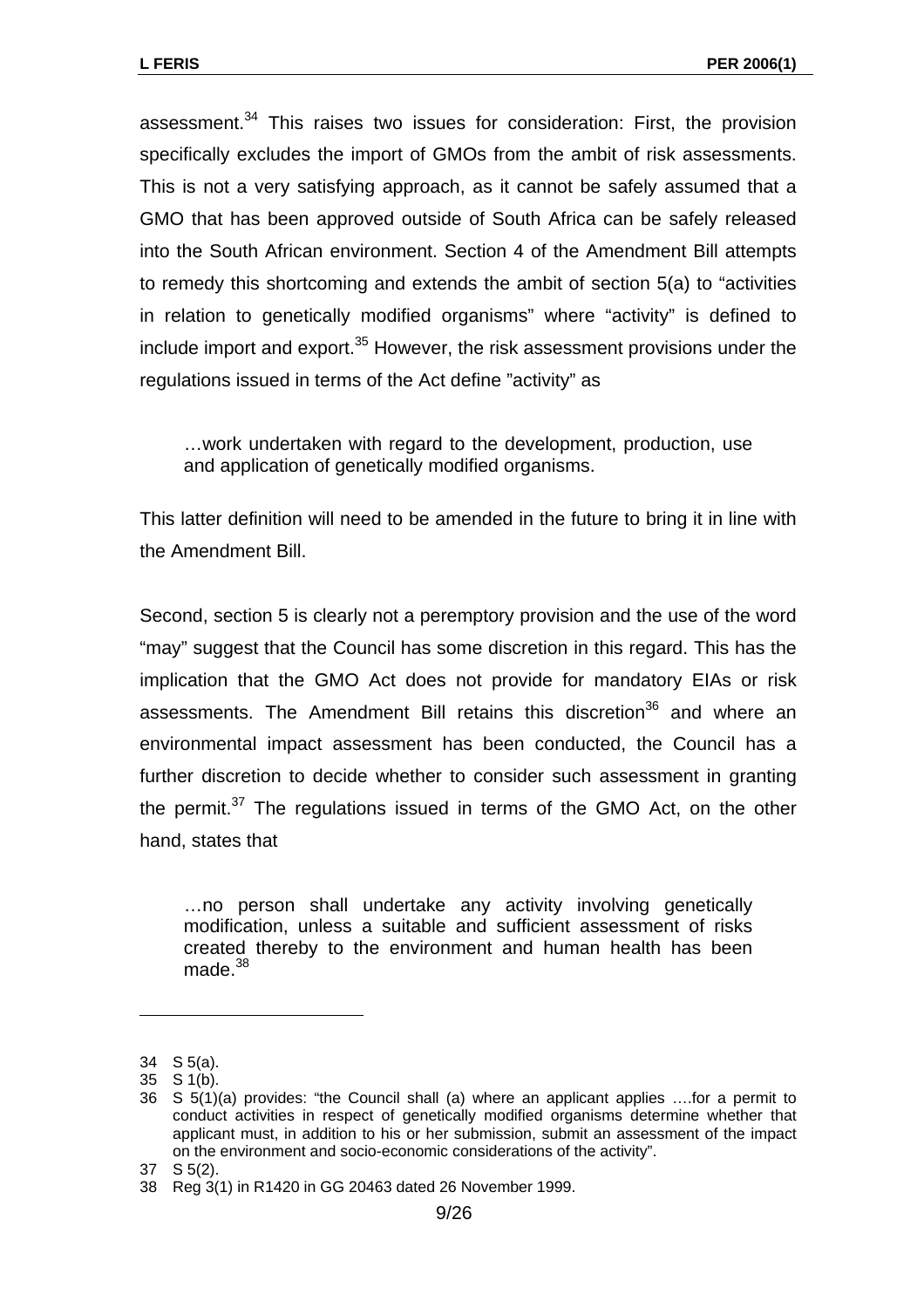The regulations seem to suggest that a risk assessment is a requirement for the prescribed activities related to GMOs. However, the obligation to conduct a risk assessment exists only where the activity involves the development, use, production and application of GMOs and not where the activity involves the release of GMOs into the environment.<sup>39</sup>

It must be noted, however, that section 17 of the Act places a duty of care on all users of GMOs. In terms of this duty, users should take all appropriate measures to avoid an adverse impact on the environment resulting from the use of GMOs. It is not clear what such measures may be, but one can certainly make the argument that these measures should include a risk assessment. It is worth noting that since the promulgation of the GMO Act no applicant has been required to undertake a full EIA under the Act.

In addition to the lack of clarity around mandatory risk assessment, the Act also lacks clarity on the criteria in terms of which such a risk assessment (whether mandatory or not) should be completed and what procedure should be followed. Neither the regulations nor the Amendment Bill attempts to resolve this matter.<sup>40</sup> The Department of Agriculture has issued a Guideline Document for Work with Genetically Modified Organisms.<sup>41</sup> These Guidelines provide information on risk assessment and risk management but do not, however, create any legally binding obligations.

Section 17 of the GMO Act addresses the issue of GMO related damage. It places the liability for damage caused by the use or release of a genetically modified organism on the user concerned.<sup>42</sup> The only exception is when the GMO is in the possession of an inspector, unless the user foresaw or should

<span id="page-9-0"></span><sup>39</sup> Barron 2003 *SAJELP* 93-110. The GMO Act in contrast, grants the discretion also in those instances where GMOs are released into the environment.

<span id="page-9-1"></span><sup>40</sup> S 20 (as amended by the Amendment Bill) provides that the Minister of Agriculture may make regulations regarding the procedure to be followed for risk assessments.

<span id="page-9-2"></span><sup>41</sup> N 26 above, GN 1046 in GG No 26422 dated 11 June 2004, 11-49.

<span id="page-9-3"></span><sup>42</sup> S 17(2).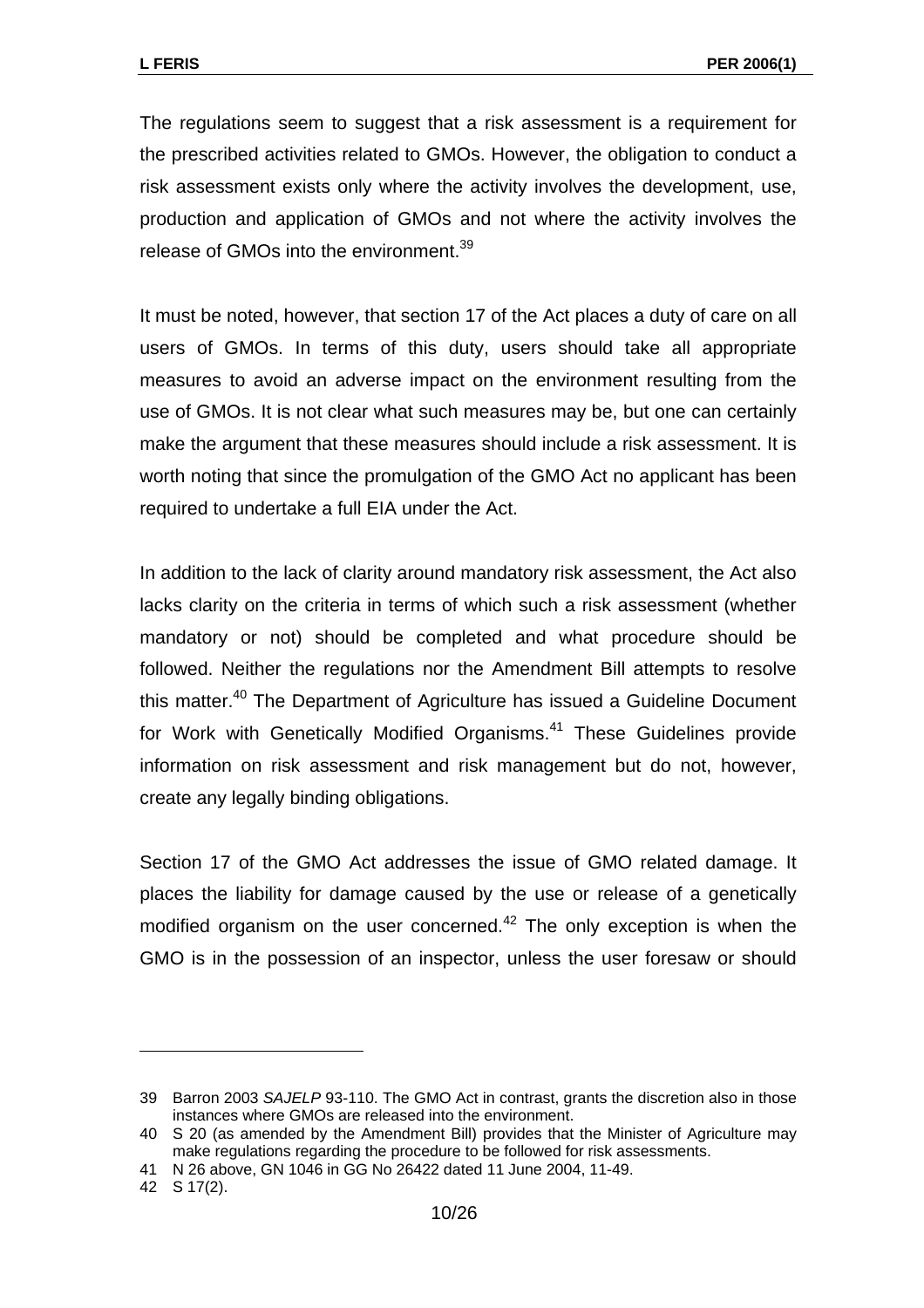have foreseen such damage and could or should have prevented the damage, but failed to take reasonable action to prevent such damage.<sup>43</sup>

Liability has in the past been restricted to the "user", which is defined as

…any natural or legal person or institution responsible for the use of genetically modified organisms and includes an end-user or consumer.<sup>44</sup>

"Use" in this definition does not include the development, production, transport or application of GMOs and as such those involved in these activities are excluded from liability. This has the effect that it is only the end-user, such as farmers and consumers that are liable for damage to the environment. Section 17 has, however, been amended by the Amendment Bill which now extends liability to damage caused by "activities relating to genetically modified organisms". "Activity" is broadly defined and includes *any* activity with GMOs including importation, exportation, transit, development, production, release, distribution, contained use, storage and application.<sup>45</sup> Liability is furthermore broadened to not only include the environment, but also human and animal health.<sup>46</sup> This extension of liability is a welcome contribution in ensuring that an adequate liability regime is provided for.

The Act does not define the scope of damage is not clear therefore what type of damage is covered. Liability regimes generally distinguish three types of damage, namely: damage to the environment; damage to property; and damage to human health or life. $47$  Damage to the environment is often further delineated, as in the EC Directive, which defines "environmental damage" to include: "damage to protected species and natural habitats"; "water damage";

<span id="page-10-0"></span><sup>43</sup> *Id*.

<span id="page-10-1"></span><sup>44</sup> S 1.

<span id="page-10-2"></span><sup>45</sup> S 1(b).

<span id="page-10-3"></span><sup>46</sup> S 17(1).

<span id="page-10-4"></span><sup>47</sup> See eg the 1993 Council of Europe Convention on Civil Liability for Damage Resulting from Activities Dangerous for the Environment (Lugano Convention) 21 June 1993, not in force.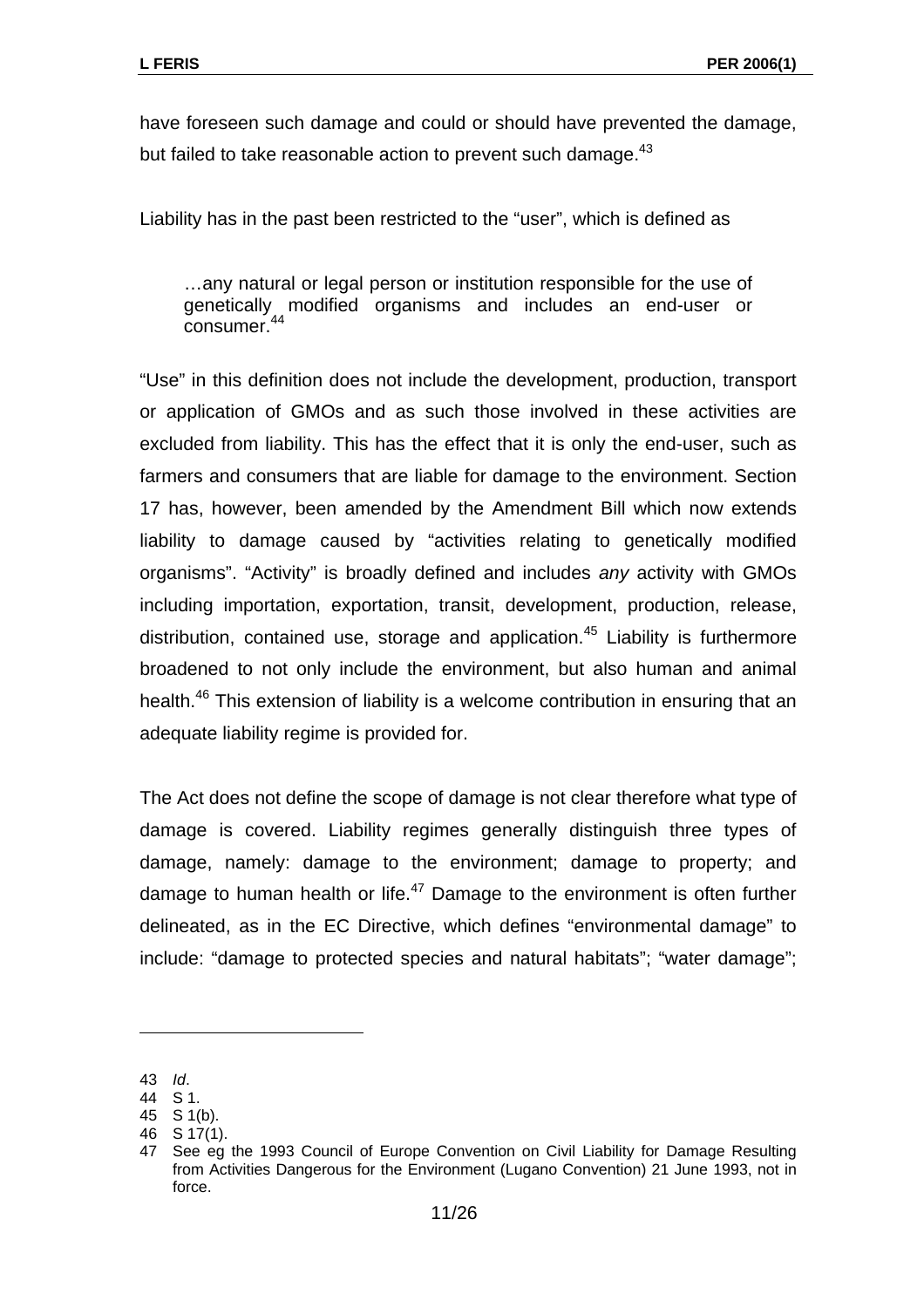and "land damage".<sup>48</sup> Each of these components of environmental damage is specifically circumscribed in the definitional provision of the Directive. The absence of the delineation of the scope for liability in the GMO Act thus leaves a vacuum, which is not resolved by the Amendment Bill.

The Act fails to address a number of other issues crucial to a liability regime. First, it remains silent on the question of the standard of liability. It is thus not apparent whether liability is strict, fault-based or a combination thereof. Strict liability is the preferred standard for environmental offences and it is normally utilized in those circumstances where abnormally dangerous activities are carried out.<sup>49</sup> Second, the GMO Act does not tackle the central issue of redress. Provisions on redress provide guidance on the duty placed on the liable party with regard to measures related to the control, containment or mitigation of the damage; clean up measures; or remediation or restoration of the damage. Finally, it makes no provision for insurance or a financial security instrument that would cover liability for environmental or other damage. It is accepted practice these days that environmental liability regimes require a financial mechanism that provides financial guarantees to cover responsibilities invoked by a liability regime. $50$  Several options exist which include instruments such as compulsory insurance, the provision of bonds and the establishment of a fund for clean-up costs. Such a financial mechanism is for example provided in the Mineral and Petroleum Resources Development  $Act<sup>51</sup>$  (MPRDA) so that at the time of application for a permit to import, export, develop, produce, use or apply GMOs the operator make a prescribed financial provision for clean up costs and rehabilitation.<sup>52</sup> NEMA similarly requires the provision of financial or

<span id="page-11-0"></span><sup>48</sup> A 2(1)(b). Land damage is, however, limited in that it relates only to "land contamination that creates a significant risk of human health being adversely affected…".

<span id="page-11-1"></span><sup>49</sup> See eg the 1999 Basel Protocol on Liability and Compensation to the Basel Convention on the Control of Transboundary Movements of Hazardous Wastes and their Disposal 10 December 1999, not in force.

<span id="page-11-2"></span><sup>50</sup> See eg a 14 of the EC Directive on Environmental Liability, n 3 above.

<span id="page-11-3"></span><sup>51</sup> Act 28 of 2002. S 41(1).

<span id="page-11-4"></span><sup>52</sup> In terms of Reg 52(2)(d) read with Reg 53 in *GG* 26275 of 23 April 2004. A financial provision may include: an approved contribution to a trust fund; a financial guarantee from a bank; a deposit into the account specified by the Director-General.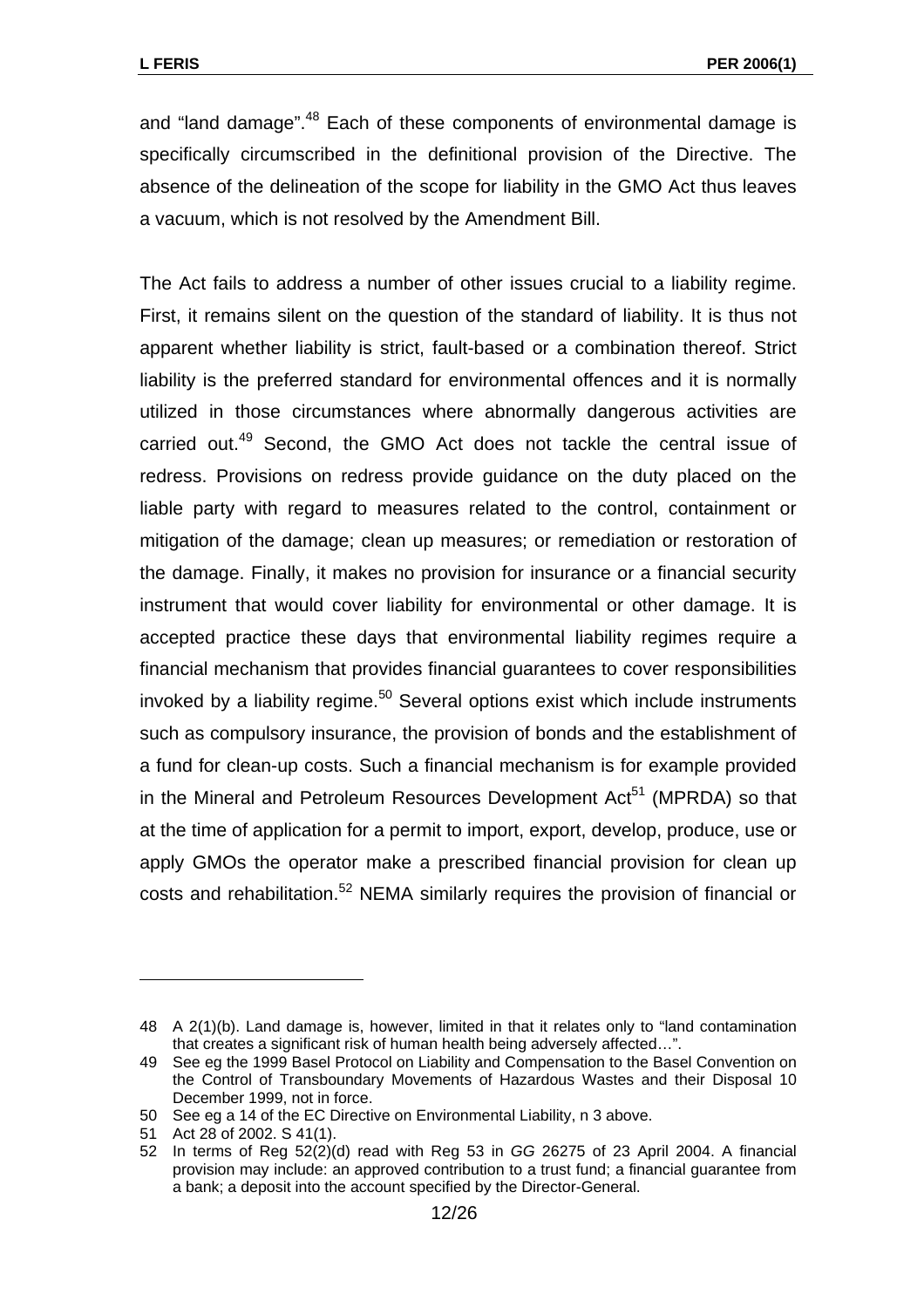other security to cover the risks to the State and the environment of non-compliance with conditions attached to environmental authorisations.<sup>[53](#page-12-0)</sup>

# **5 Framework Environmental Legislation: the Environment Conservation Act and National Environmental Management Act**

## *5.1 Provision for Risk Assessment*

The Environment Conservation Act (ECA), although largely repealed, contains EIA and environmental liability provisions of relevance to GMOs. Part 5 of the ECA provides for the "Control of Environmental Activities which may have a Detrimental Effect on the Environment". This essentially requires EIAs for a number of listed activities set out in regulations.<sup>54</sup> One of the listed activities is

…the genetic modification of any organism with the purpose of fundamentally changing the inherent characteristics of that organism.<sup>55</sup>

Therefore, it would appear that an EIA is only triggered by the process of genetic modification rather than, for example, the proposed release, import or export thereof.

In 1998 South Africa enacted overarching environmental framework legislation in the form of the National Environmental Management Act (NEMA).<sup>56</sup> Section 2 of NEMA contains a number of environmental management principles that include: polluter pays principle; duty of care principle; precautionary approach; public trust doctrine; and preventive principle.

With regards to risk management it requires that:

<span id="page-12-0"></span><sup>53</sup> S 24(4)(d).

<span id="page-12-1"></span><sup>54</sup> REG 1182 in GG 18621 dated 5 September 1997.

<span id="page-12-2"></span><sup>55</sup> Reg 6.

<span id="page-12-3"></span><sup>56</sup> Act 107 of 1998.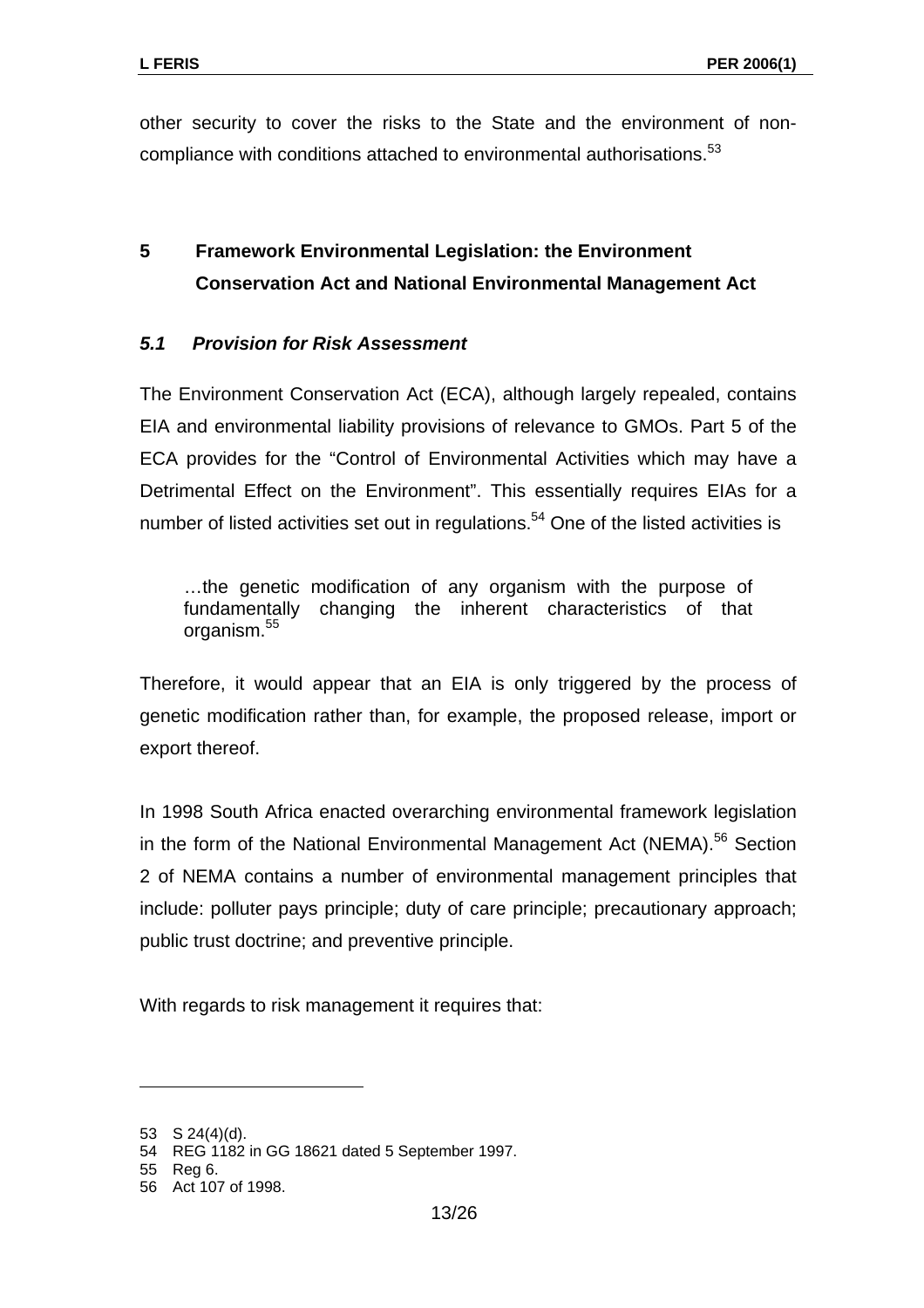…a risk-averse and cautious approach is applied, which takes into account the limits of current knowledge about the consequences of decisions and actions:<sup>[57](#page-13-0)</sup>

…that negative impacts on the environment and on people's environmental rights be anticipated and prevented, and where they cannot be altogether prevented, are minimised and remedied:<sup>58</sup>

and that

…the social, economic and environmental impacts of activities, including disadvantages and benefits, must be considered, assessed and evaluated, and decisions must be appropriate in the light of such considerations and assessment.[59](#page-13-2)

Chapter 5 of the Act provides for Integrated Environmental Management including EIA. The NEMA Amendment  $Act^{60}$  provides for a new environmental assessment regime in that

…the potential impact on the environment of listed activities must be considered, investigated, assessed and reported to the competent authority.<sup>[61](#page-13-4)</sup>

Draft Regulations under the NEMA Amendment Act<sup>62</sup> provide for listed geographical areas and listed activities that require EIAs.

The treatment of GMOs under the new regulations is at best confusing. The regulations contain a list of activities that require screening.<sup>63</sup> One such listed activity is

…the release of genetically modified organisms into the environment in instances where it is required by the Genetically Modified Organisms Act or the NEMA Biodiversity Act.<sup>64</sup>

<span id="page-13-0"></span><sup>57</sup> S 2(4)(a)(vii).

<span id="page-13-1"></span><sup>58</sup> S  $2(4)(a)(viii)$ .

<span id="page-13-2"></span><sup>59</sup> S  $2(4)(i)$ . 60 Act 8 of 2004.

<span id="page-13-4"></span><span id="page-13-3"></span><sup>61</sup> S 24(1).

<span id="page-13-5"></span><sup>62</sup> GN 12 in GG 27163 dated 14 January 2005.

<span id="page-13-6"></span><sup>63</sup> Reg 22.

<span id="page-13-7"></span><sup>64</sup> Reg 22(22).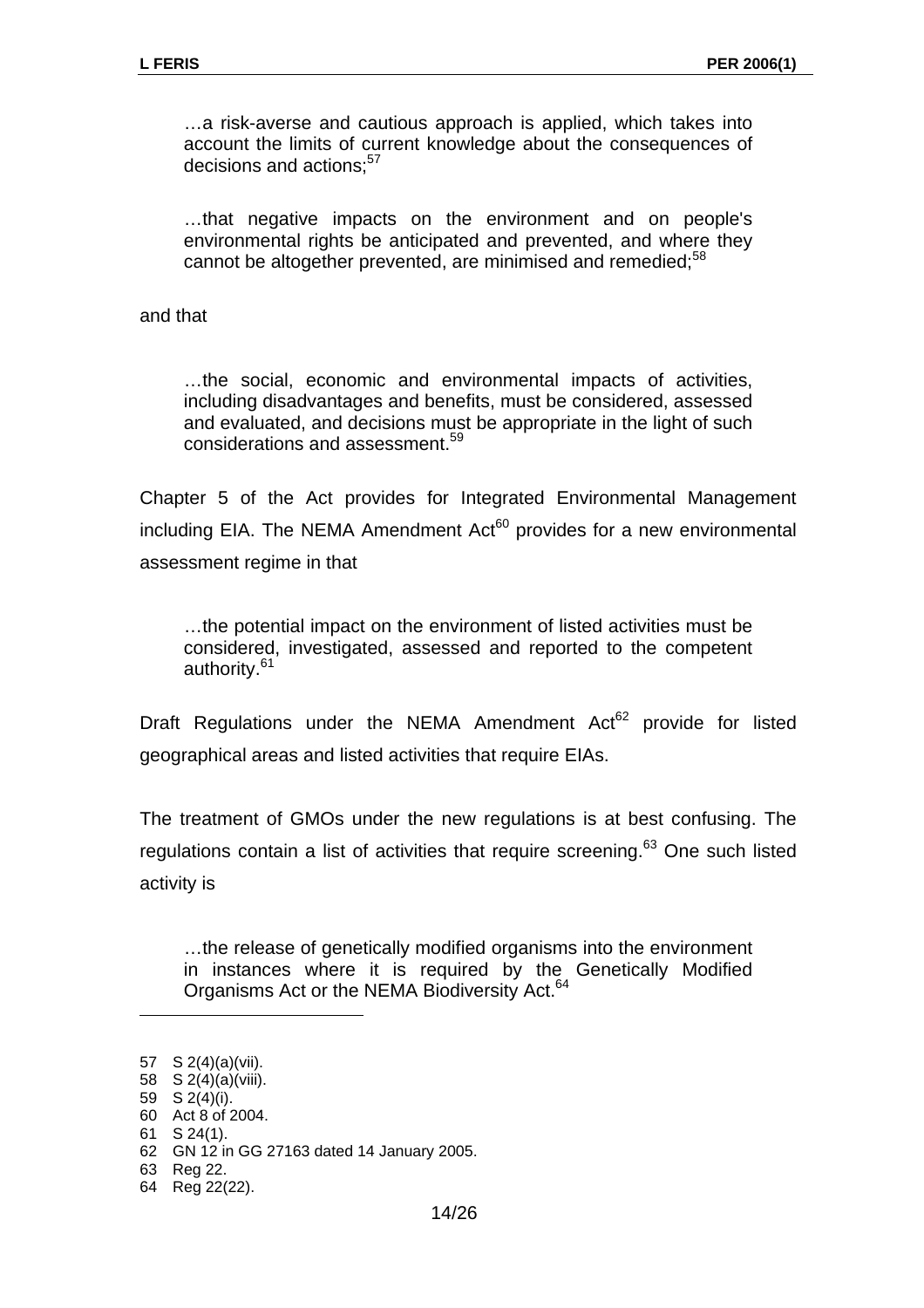There are a number of problems with this formulation.

First, it is unclear why screening is only required in those instances when it is already mandated by the GMO Act or the Biodiversity Act. Second, screening relates to the determination of the level of EIA to be applied.<sup>65</sup> The philosophy behind screening is that in order for an EIA to be undertaken efficiently and effectively, projects with trivial impacts must be excluded from the EIA process, while other projects with possible significant impacts will require a full EIA. If the GMO Act or the Biodiversity Act requires an EIA, screening is superfluous, as it has already been decided that the release of the GMOs is likely to have a significant impact on the environment. The peculiar inclusion of GMOs into the section may be part of the misguided manner in which screening is dealt with, and specifically the fact that it includes aspects of the EIA itself into the screening process.<sup>66</sup> Thus, the implementation of the risk adverse approach prescribed in NEMA is flawed to the extent that it does not add significantly to risk management of GMOs.

#### *5.2 Provision for Liability*

Liability for environmental damage is dealt with in section 31A of the ECA, which directs a polluter to take steps to prevent or minimise damage to the environment. Such a polluter may also be directed to rehabilitate damage, caused to the environment.

Section 31A is a general provision on liability and like the GMO Act it does not amount to a comprehensive and detailed liability regime. It does however, provide for preventive measures to minimise damage, which could include the containment of the spread of GMOS and it specifically mandates a directive to rehabilitate the environment.

<span id="page-14-0"></span><sup>65</sup> Ross and Thompson *Tools for Environmental Management* 233.

<span id="page-14-1"></span><sup>66</sup> Glazewski *Environmental Law* 242.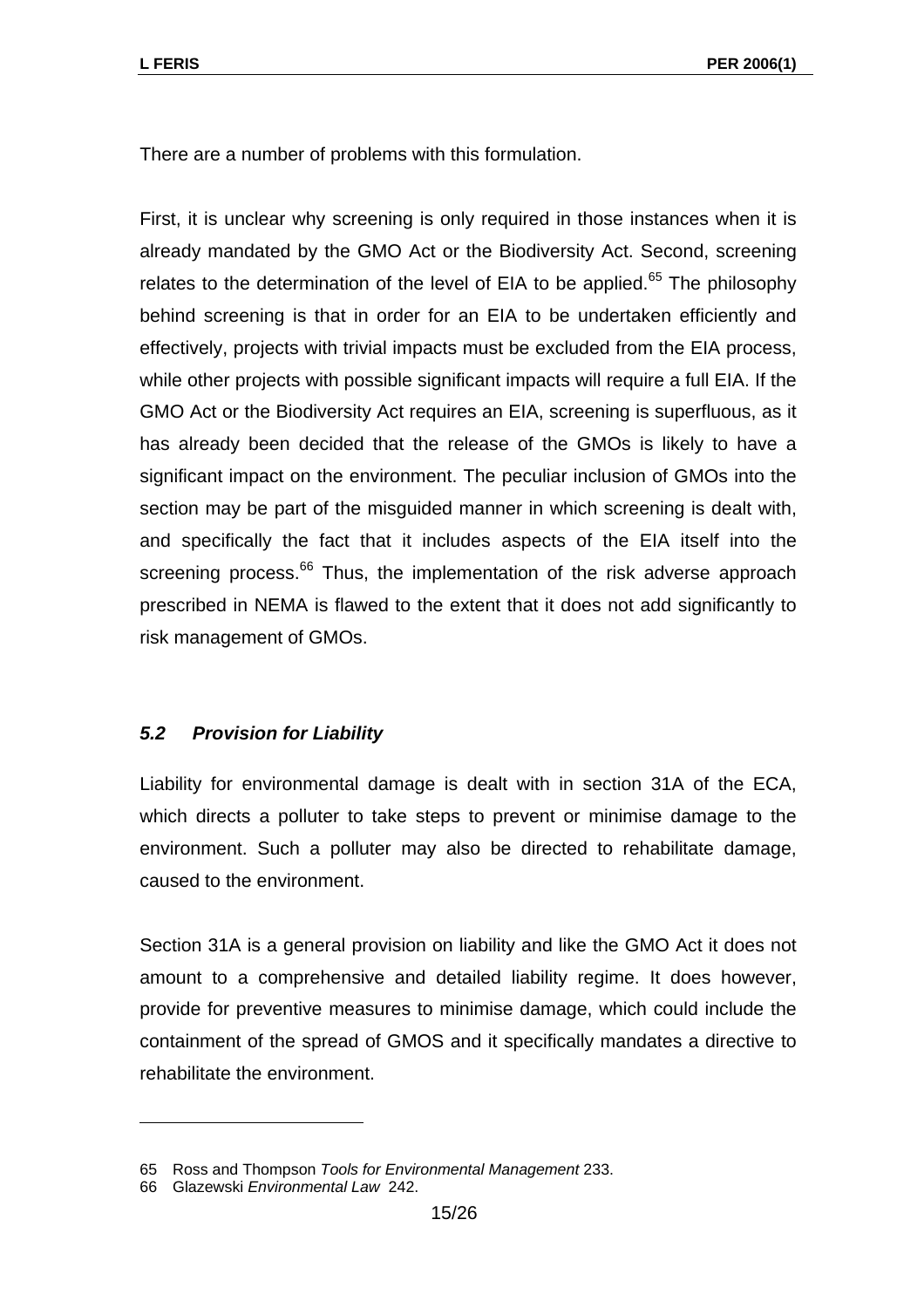The cornerstone of NEMA in terms of liability is the "polluter pays" principle, which is concretised in section 28 that establishes a duty of care and provides for liability where this duty is breached. $67$  In addition, section 30 provides for liability for the consequences of emergency incidences of a serious nature. Section 28 provides that:

Every person who causes, has caused or may cause significant pollution or degradation of the environment must take reasonable measures to prevent such pollution or degradation from occurring, continuing or recurring, or, in so far as such harm to the environment is authorised by law or cannot reasonably be avoided or stopped, to minimise and rectify such pollution or degradation of the environment.<sup>[68](#page-15-1)</sup>

Section 28(4) furthermore provides that the Director-General or a provincial head of department may direct any person who fails to take the measures required to:

- a. investigate, evaluate and assess the impact of specific activities and report thereon;
- b. commence taking specific reasonable measures before a given date;
- c. diligently continue with those measures; and
- d. complete them before a specified reasonable date.

Section 28 casts a wide net and any damage caused by GMOs to the environment could potentially fall under this section. "Degradation" is characterised as "general reduction in the quality of the environment".<sup>69</sup> The concept "environment" is widely defined in NEMA and consists of the:<sup>[70](#page-15-3)</sup>

- …surroundings within which humans exist and that are made up of
	- i. the land, water and atmosphere of the earth;
	- ii. microorganisms, plant and animal life;

<span id="page-15-0"></span><sup>67</sup> Soltau F "The National Environmental Management Act and Liability for Environmental Damage" 6 1999 SAJELP 33-41.

<span id="page-15-1"></span><sup>68</sup> S 28(1). 69 Soltau 1999 SAJELP 44.

<span id="page-15-3"></span><span id="page-15-2"></span><sup>70</sup> S 1(xi).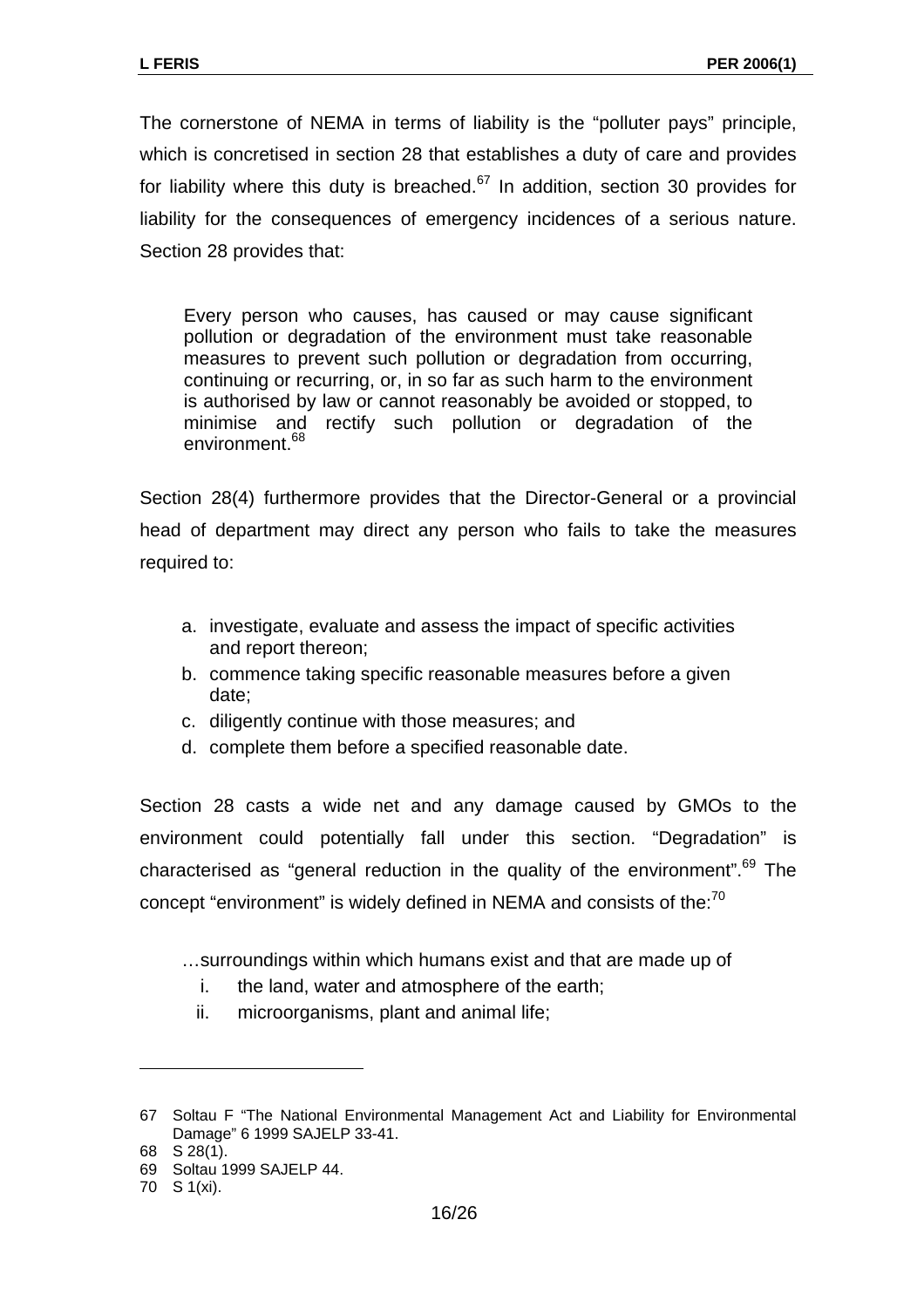- iii. any part or combination of (i) and (ii) and the interrelationships among and between them; and
- iv. the physical, chemical, aesthetic and cultural properties and conditions of the foregoing that influence human health and wellbeing.

Degradation could thus include harm to ecosystems and more broadly to biodiversity, especially where the introduction of GMOs leads to contamination and the extinction of indigenous species. "Pollution" is defined as

…any change in the environment caused by substances…, where that change has an adverse effect on human health or well-being or on the composition, resilience and productivity of natural and managed ecosystems..., or will have such an effect in future.<sup>71</sup>

GMOs could fall under the scope of "substances"<sup>72</sup> and accordingly within the definition of "pollution".

Both the concepts "degradation" and "pollution" are qualified and section 28 only applies to *significant* degradation or pollution. This could easily become an escape mechanism for would be defendants. However, in *Hichange Investments v Cape Produce Company*[73](#page-16-2) the court assessed "significant pollution" in the context of the emission of chemical waste products by the respondent's tannery and stated that

…the assessment of what is significant involves, in my view, a considerable measure of subjective import … [and]…that the threshold level of significance will not be particularly high.

Commentators have recognised the fact that section 28 works retrospectively as it includes the phrase "has caused".<sup>74</sup> This would have the effect that any person who has caused environmental damage in the past is obliged to ensure that preventive measures are taken to avoid further degradation or to prevent

<span id="page-16-0"></span><sup>71</sup> S 1(xxiv).

<span id="page-16-1"></span><sup>72</sup> Webster's College Dictionary describes "substance" as physical matter or material.

<span id="page-16-2"></span><sup>73</sup> *Hichange Investments v Cape Produce Company* 2004 (2) SA 393 ECD at 414I-415A.

<span id="page-16-3"></span><sup>74</sup> Glazweski *Environmental Law* 150.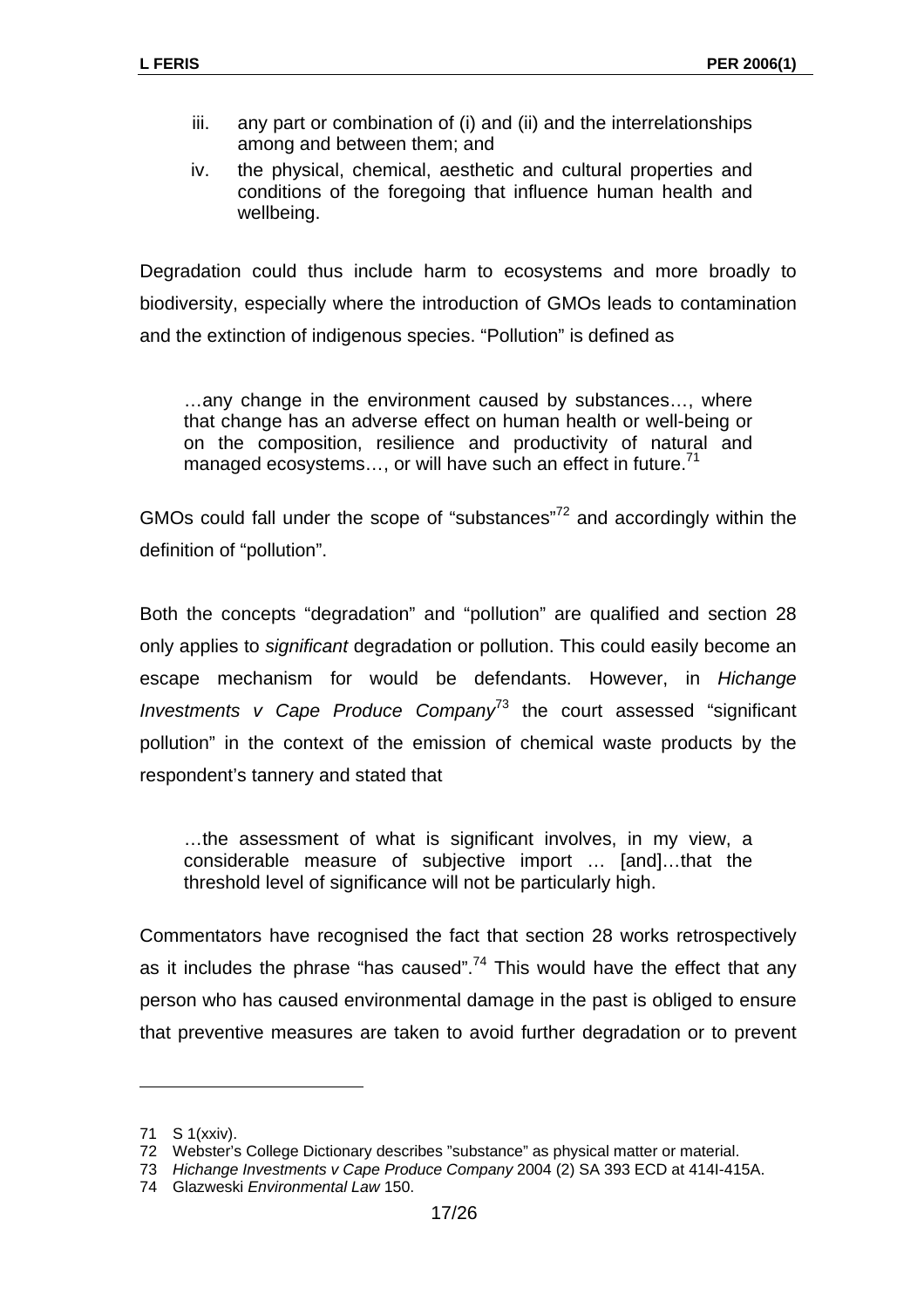degradation from recurring. Such a person would also have the duty to minimise and rectify the environmental harm. In a recent High Court decision, *Chief Pule Shadrack VII Bareki v Gencor Limited*[75 t](#page-17-0)he court held, however, that section 28 does not work retrospectively. The court relies on the common law rule against retrospectivity and states that fairness dictates that individuals should have an opportunity to know what the law is and to act accordingly.<sup>76</sup> It furthermore stated that the words 'has caused' were simply intended to refer to

…a person who at some stage after the commencement of NEMA has caused pollution, but is no longer doing so.

This is an unfortunate ruling as it brings into question the value of the "polluter pays" principle. Vast and extensive damage has been caused to the environment prior to the enactment of NEMA and this ruling may mean that many a polluter can simply walk away from any environmental degradation they have caused prior to NEMA's enactment. This may arguably be an infringement of section 24 of the Bill of Rights.

Liability in section 28 is channelled towards "every person", which is a wide concept. It is, however, furthermore elaborated on to include: "an owner of land or premises"; "a person in control of land or premises"; and

…a person who has the right to use the land or premises on which or in which:

- a. any activity is or was performed or undertaken; or
- b. any other situation exists,
- c. which causes, has caused or is likely to cause significant pollution or degradation of the environment.<sup>[77](#page-17-2)</sup>

<span id="page-17-0"></span><sup>75</sup> *Chief Pule Shadrack VII Bareki v Gencor Limited* (TPD) Case Number 19895/2003 (unreported, copy on file with the author). The court distinguishes between retroactivity and retrospectivity and states that a retroactive act is one that operates as of a time prior to its enactment, while a retrospective statute is prospective, but imposes new results in respect of a past event.

<span id="page-17-1"></span><sup>76</sup> *Id* p 20.

<span id="page-17-2"></span><sup>77</sup> S 28(2).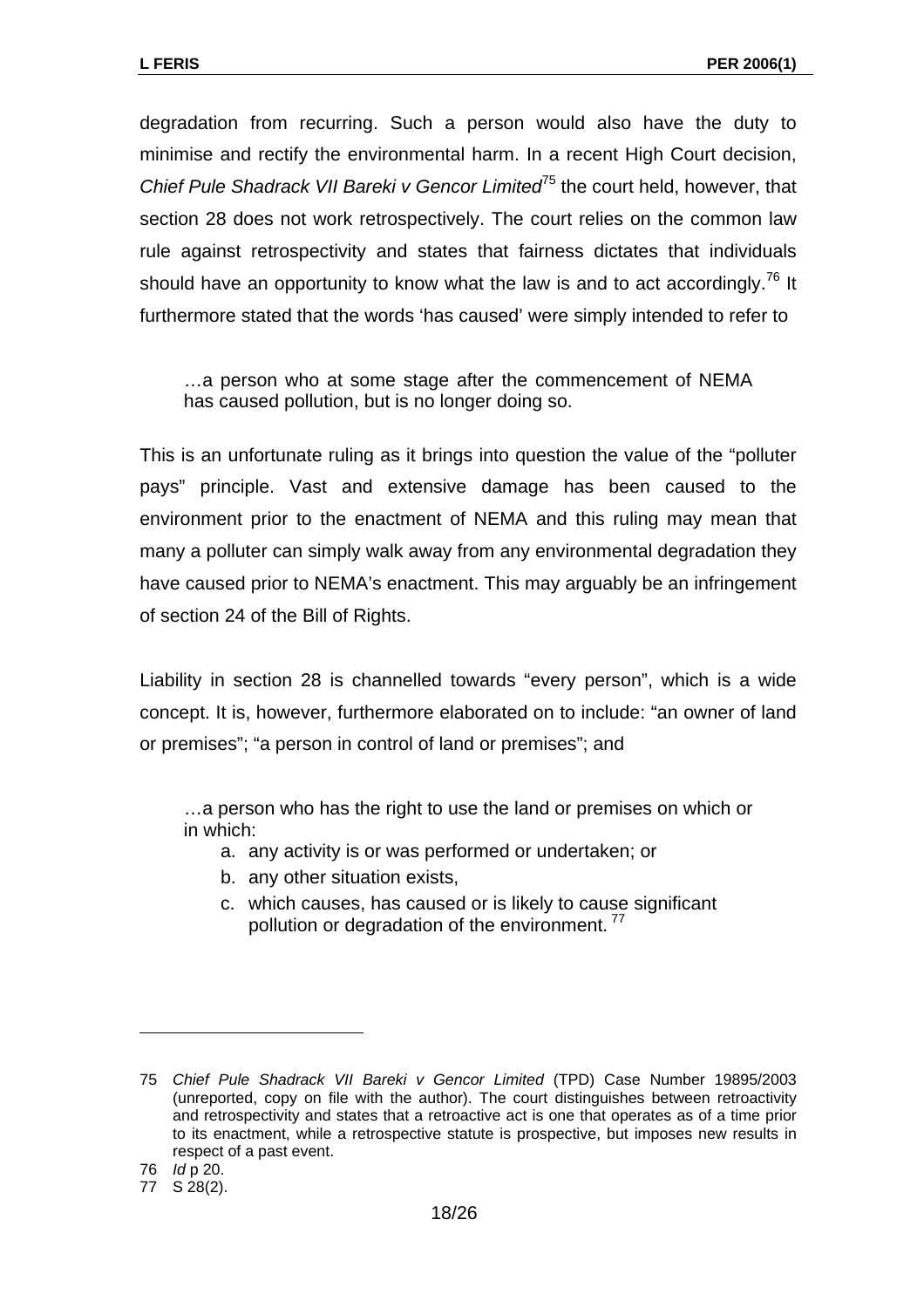Any farmer, including one that does not own the land would therefore be liable. While section 28(2) refers to the specific category of those who own or are in control in land, it explicitly leaves the scope open to include other categories of defendants.<sup>78</sup> In practice, liability for damage caused by the release of GMOs would revert to the farmer, as it is not easy to contemplate the liability of the developer or producers of GMOs under this provision.

Subsection 7 provides that the Director General or provincial head of government may take reasonable measures to remedy the situation where a person fails to comply or comply inadequately. Any clean-up costs may then be recovered from those responsible for the damage. The section furthermore stipulates what action should be taken and set out a range of measures, which include containing or preventing the movement of pollution or the causant of degradation $79$  and remedying the effects of pollution and degradation. $80$ 

The question is whether actors are held strictly liable. Subsection 1 indicates that anyone who causes pollution or degradation of the environment must take *reasonable measures* to prevent the harm from occurring, continuing or recurring. It has been argued that is not an absolute duty and is qualified by the notion of reasonableness.<sup>81</sup> Thus, actors are not expected to prevent or remedy the effects of pollution or degradation at all costs. It has also been suggested that courts would apply the common law negligence test to establish reasonableness, namely whether harm was foreseeable and whether the defendant took the necessary steps to avoid it. $^{82}$  Thus, if somebody leases farmland on which GM crops are planted, the question would be whether that person had known that the crops were genetically modified and whether he or she had taken the measures to guard against environmental damage.

<span id="page-18-0"></span><sup>78</sup> S 28(2) states: "Without limiting the generality of the duty in subsection (1)…" S 1 refers to any person.

<span id="page-18-1"></span><sup>79</sup> S 28(3)(d).

<span id="page-18-2"></span><sup>80</sup> S 28(3)(f).

<span id="page-18-3"></span><sup>81</sup> Soltau 1999 *SAJELP* 45.

<span id="page-18-4"></span><sup>82</sup> *Id*.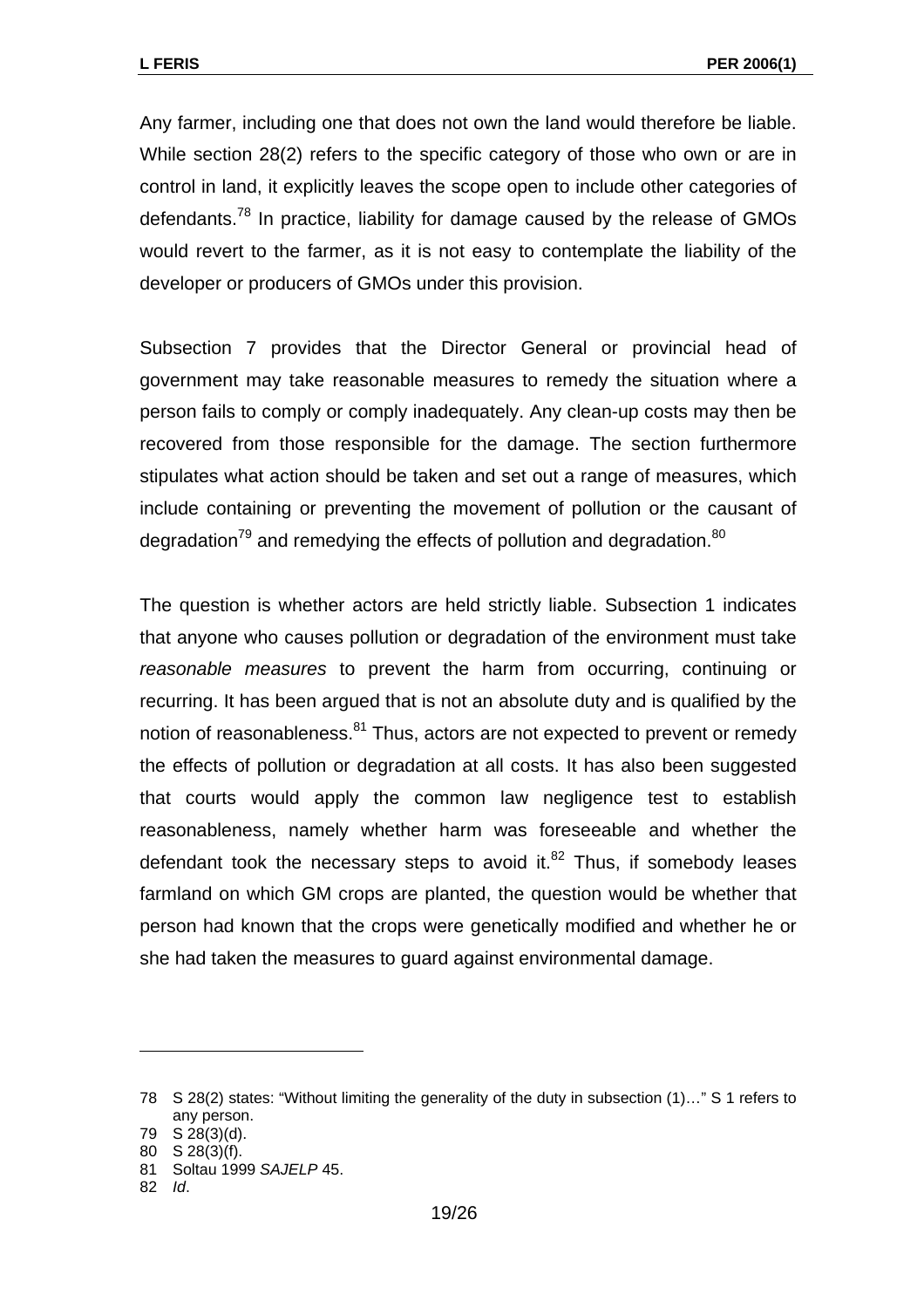I disagree. In my view section 28(1) places an absolute duty on the actor to deal with degradation or pollution, whether it is preventing, ending or minimising harm that has occurred. Reasonableness in this sense only refers to the type of measures employed to prevent or discontinue the harm. In other words, the farmer that leases land with GM crops is held strictly liable for any damage, but will only be required to employ measures that are practically and realistically possible to prevent or end the damage. Should the person fail to take care of the damage, clean-up costs can be recouped from this person. In this instance, I agree with Soltau that

…in an action to recover costs incurred the authorities need not aver nor prove fault. In response, defendants may plead that they undertook reasonable measures as mandated by section 28(1) and are therefore not liable for clean-up costs or other costs incurred by the authorities.<sup>[83](#page-19-0)</sup>

In the *Genkor* case the court went a step further and stated that in some instances sections 28(1) and (2) may even exclude the element of unlawfulness and impose absolute liability.<sup>[84](#page-19-1)</sup>

Subsection 11 provides that

…if more than one person is liable under subsection (8), the liability must be apportioned among the persons concerned according to the degree to which each was responsible for the harm to the environment resulting from their respective failures to take the measures required under subsections (1) and (4).

Apportionment takes place according to the degree to which each was responsible for the harm to the environment resulting from their failures to take the required measures set out in section 28. Kidd points out that the difficulty with this provision lies in its peremptory nature. $85$  Joint and several liability allows one to claim against one actor and leave it to him or her to recover the

<span id="page-19-0"></span><sup>83</sup> *Id* at 48-49.

<span id="page-19-1"></span><sup>84</sup> N 75 above at 25.

<span id="page-19-2"></span><sup>85</sup> Kidd "Environmental Damage in South Africa" (unpublished – on file with the author).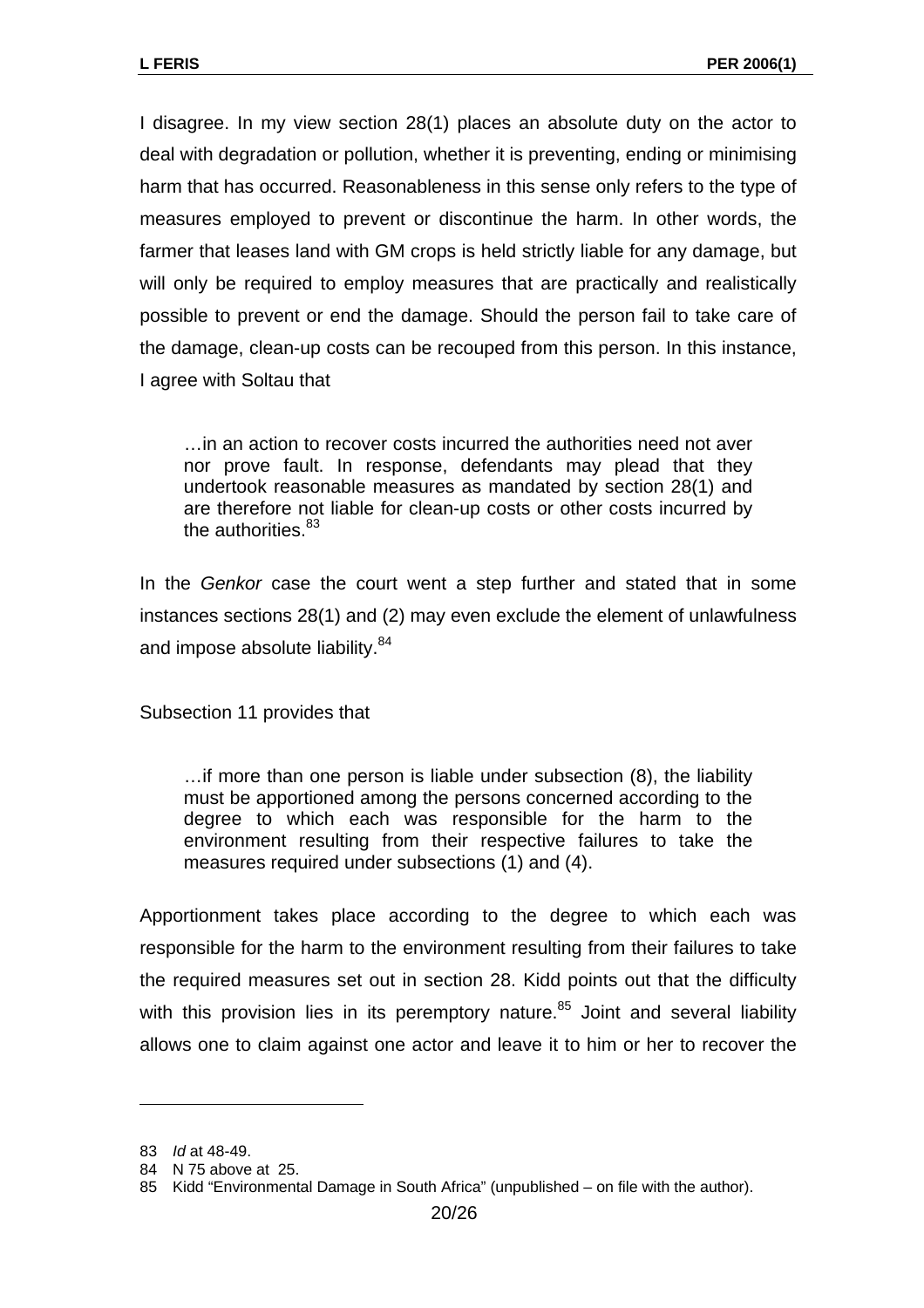costs from the rest. Under section 28 the state must apportion liability amongst all liable actors. Kidd argues that

…it would be foolish for the competent authority to spend money on remediating pollution if it were apparent that the party primarily responsible for the pollution is unable to pay its share of the costs. It would also not be wise of the competent authority to take remediating steps in a case where the various parties potentially liable under s 28(8) were not all known.

Whilst the environmental framework regulation and in particular NEMA creates a liability regime for addressing environmental damage, certain issues remain open, such as for example the matter of financial security referred to above.

## **6 The National Environmental Management Biodiversity Act**

Section 78(1) of the Biodiversity Act provides that in instances where the Minister of Environmental Affairs and Tourism has reason to believe that the release of a GMO could pose a threat to the environment or to an indigenous species, no permit for such release should be issued in terms of the GMO Act until an EIA has been conducted. The Minister needs to convey this belief to the relevant authority issuing permits under the GMO Act before the application for a permit is decided. The Act does not set out the circumstances under which the Minister may intervene and it is inconceivable that notification of every application is required. It is therefore not clear what would in fact motivate the Minister to believe that the release of a GMO poses a threat.

To address this matter the GMO Act should provide for a requirement of notification under specified circumstances to the Minister. In order to give effect to this, the GMO Act must be amended to include such a notification requirement, together with the criteria that will determine when notification would be required.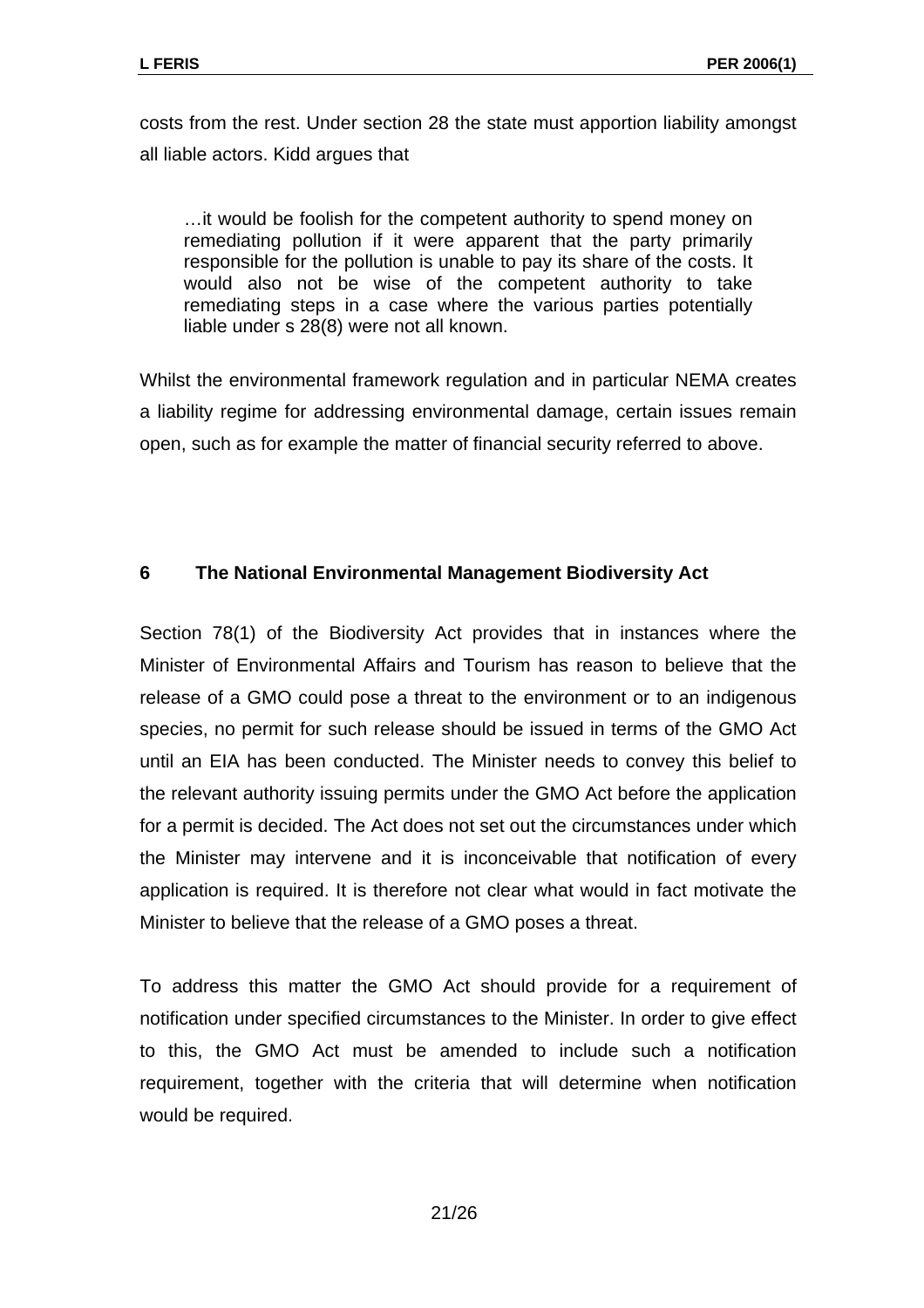#### **7 Conclusion**

Technological advancement can undoubtedly benefit society as a whole but can also produce harmful results. The law plays an important role in ensuring that we manage and mitigate risk and remedy harm when it occurs. The law should thus balance this responsibility with the potential benefits that can be derived from technology and specifically biotechnology.

South Africa does not as yet have a satisfactory legal regime that provides for risk management and liability in the context of GMOs. The existing legal regime is fragmented, confusing, and in some respects deficient. The primary law regulating GMOs, the GMO Act, does not provide adequate tools for managing the risks associated with GMOs and deals with liability in a cursory manner. The Amendment Bill attempts to address some of these deficiencies and has broadened the scope of liability for environmental damage. It does not, however provide for a holistic liability regime that details elements such as the standard of liability and redress.

While NEMA's future EIA framework does appear to cover GMOs, it does so in a manner that is perplexing and that will not lead to comprehensive risk management. With regard to liability, NEMA's provisions are relatively broad in scope and cover some of the more important aspects of a liability regime. NEMA was not, however, specifically drafted to cover damage resulting from GMOs or GMO related activities. As a result, it does not take into account the possible breath of claims that may arise and the resultant costs associated with clean up and restoration. The scale of the costs necessitates provision for either a financial provision mechanism or mandatory insurance. This is currently lacking and should ideally be provided for in the GMO Act. Until the country adopts a comprehensive regulatory scheme on liability for GMO related damage, plaintiffs may find it challenging to seek redress in the courts.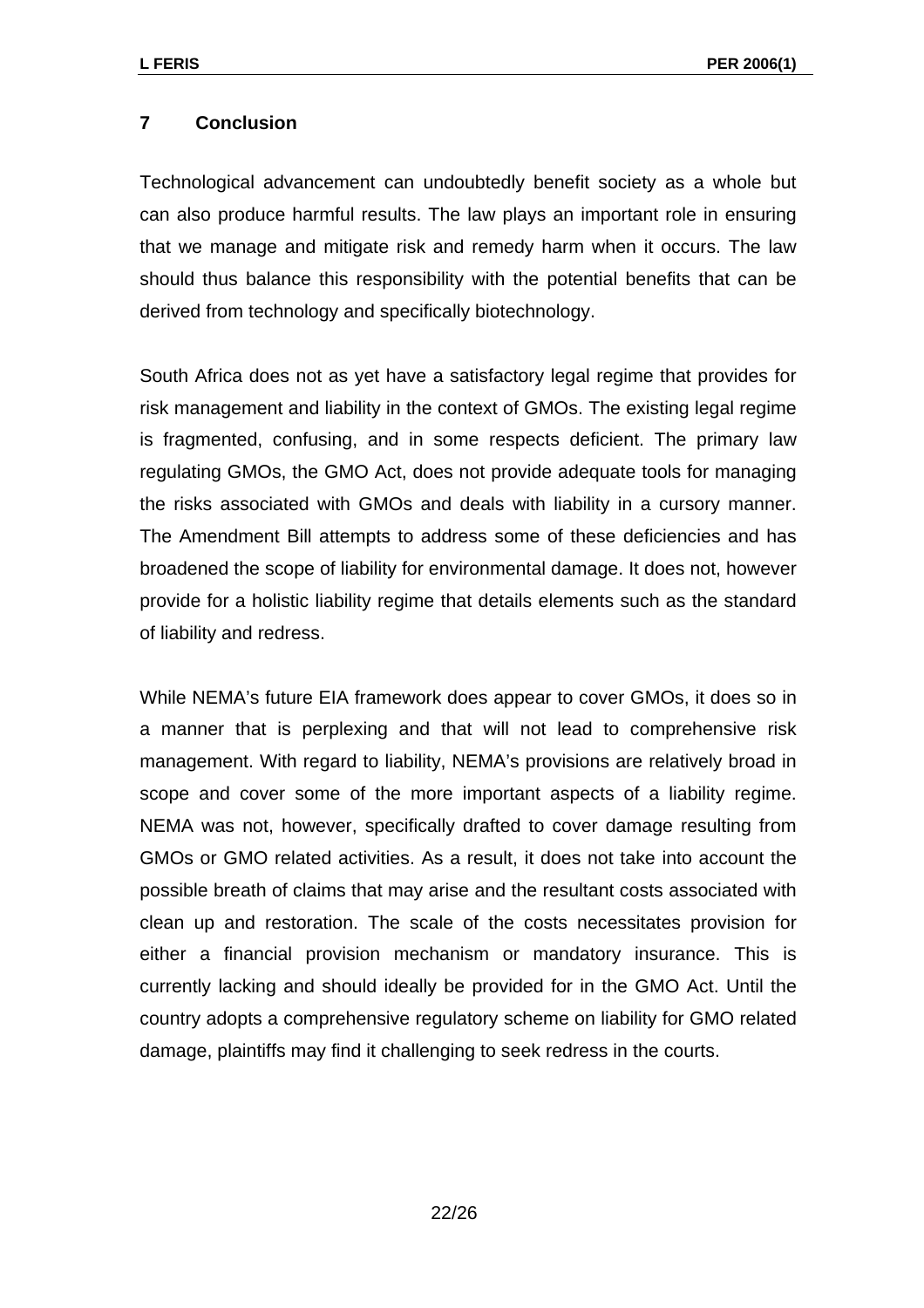## **Bibliography**

Abramson and Carrato 2001 *Va Env'l L J* 241-261

Abramson S and Carrato T "Crop Biotechnology: The Case For Product Stewardship" 2001 (20) *Virginia Environmental Law Journal* 241-261

Barron 2003 *SAJELP* 93-110

Barron N "A Case of Throwing Caution to the Wind: a Critical Analysis of the EIA Provisions Contained in the Genetically Modified Organisms Act of South Africa" 2003 (10) *SAJELP* 93-110

Glazewski *Environmental Law* 242

Glazewski J *Environmental Law in South Africa* 2nd ed (Lexisnexis Butterworths Durban 2005)

Graziano 1996 *CJIELP* 179-202

Graziano K "Biosafety Protocol: Recommendations to Ensure the Safety of the Environment" 1996 (36) *CJIELP* 179-202

Guruswamy 2002 *Ind J of Global Legal Stud* 461-479

Guruswamy L "Sustainable Agriculture: Do GMOs Imperil Biosafety?" 2002 (9) *Ind J of Global Legal Stud* 461- 479

Kidd "Environmental Damage in South Africa" (unpublished) Kidd M "Some Thoughts on Statutory Directives Addressing Environmental Damage in South Africa" (unpublished)

Kirkland *et al* Risk Management 156-158

Kirkland LH et al "Risk Management" in Thompson D (ed) *Tools for Environmental Management* (New Society Publishers Gabriola Island 2002)156-158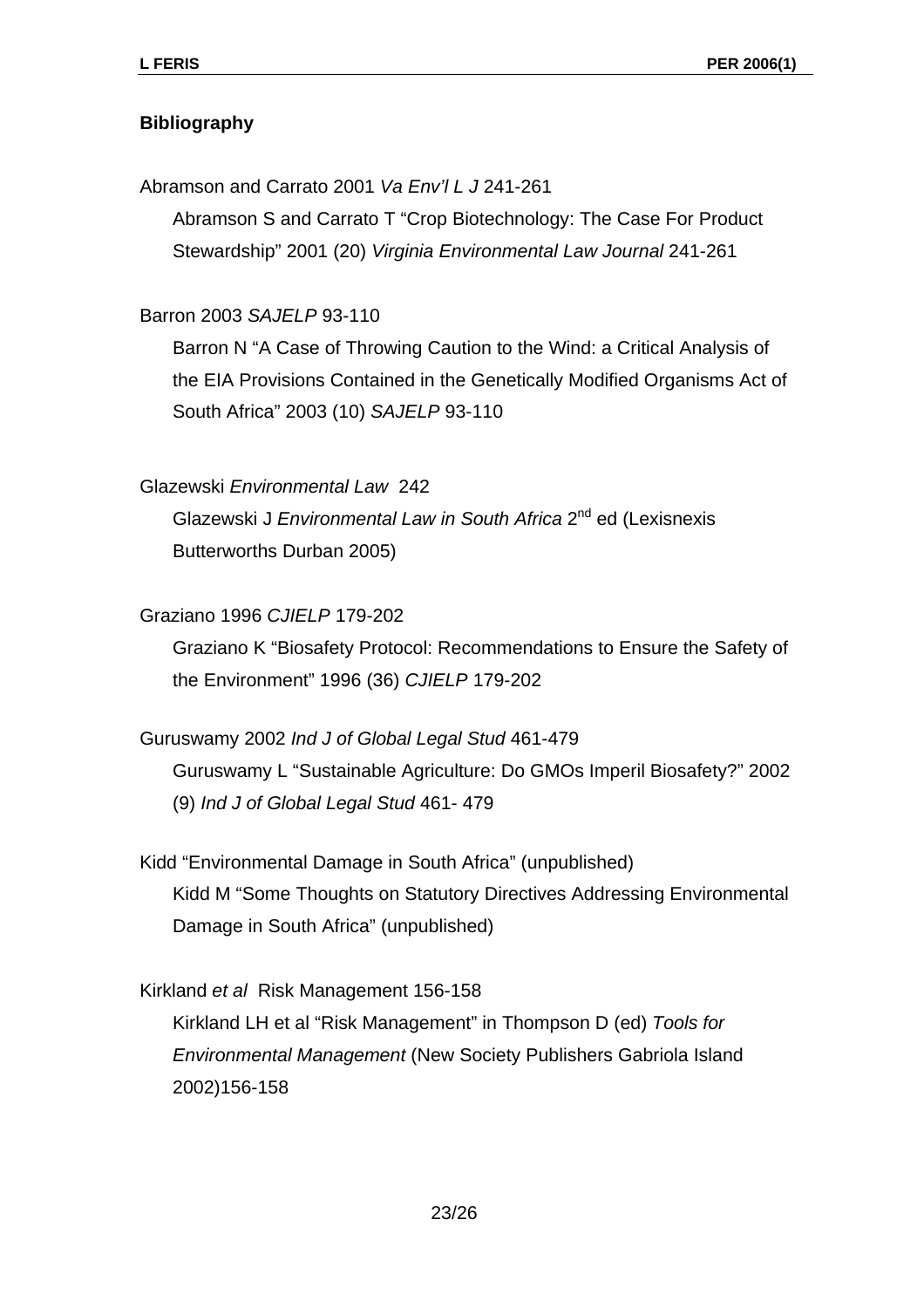#### Repp 2000 *Idaho LR* 585-591

Repp R "Biotech Pollution: assessing Liability for Genetically Modified Crop production and Genetic Drift" 2000 (36) *Idaho LR* 585-591

#### Mellon *Biotechnology and the Environment* 8

Mellon M *Biotechnology and the Environment: A Primer on the Environmental Implications of Genetic Engineering* (National Wildlife Federation Washington DC 1988)

#### Ross and Thompson Environmental Impact Assessment 231

Ross W and Thompson D "Environmental Impact Assessment" in Thompson D (ed) *Tools for Environmental Management* (New Society Publishers Gabriola Island 2002) 231

#### Soltau 1999 *SAJELP* 33-41

Soltau F "The National Environmental Management Act and Liability for Environmental Damage" 1999 (6) *SAJELP* 33-41

#### Szecsy A 1997 *Dick J Envtl L & Pol'y* 177-192

Szecsy A "From the Test Tube to the Dinner Table in Record Time: Liberalizing Effects on Domestic and International Regulatory Frameworks for Controlled Environmental Introduction of Genetically Engineered Agricultural Organisms" 1997 (2) *Dick J Envtl L & Pol'y* 177-192

#### Thompson *Genes for Africa*

Thompson J *Genes for Africa, Genetically Modified Crops in the Developing World* (UCT Press Cape Town 2002)

#### Webster's College Dictionary

Webster's College Dictionary (Random House Reference 1999)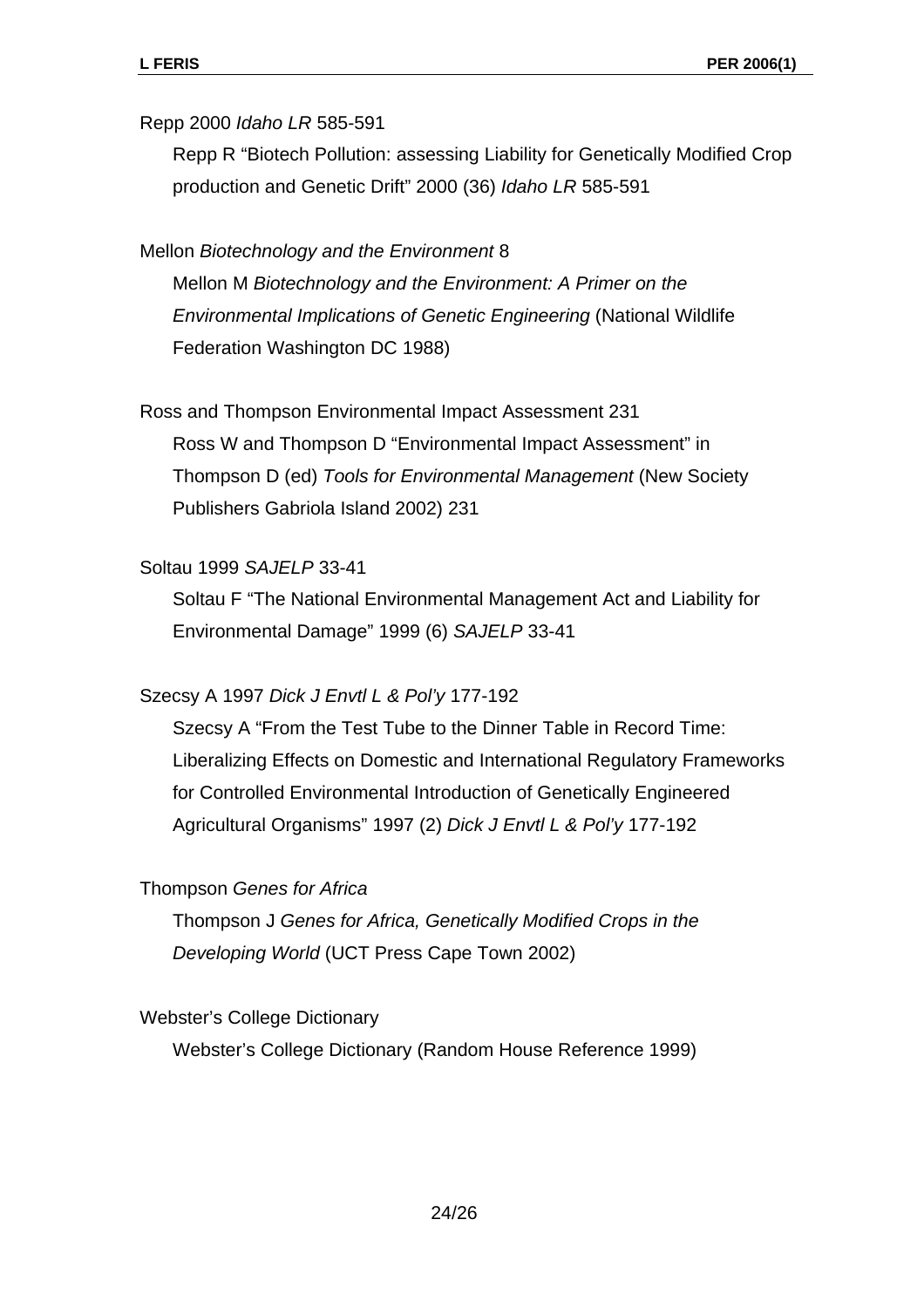## *Register of legislation*

*Agricultural Pests Act* 36 of 1983 *Constitution of the Republic of South Africa Act* 1996 *Environment Conservation Act* 73 of 1989 *Environmental Management: Biodiversity Act* 10 of 2004 *Fertilisers, Farm Feeds, Agricultural and Stock Remedies Act* 36 of 1947 *Foodstuffs, Cosmetics and Disinfectants Act* 52 of 1972 *Genetically Modified Organisms Act* 15 of 1997 Genetically Modified Organisms Amendment Bill R 2166 of *Government Gazette* 26848 dated 8 October 2004 GN 1047 *Government Gazette* 26422 dated 11 June 2004 GN 1046 in *Government Gazette* 26422 dated 11 June 2004 GN 12 in *Government Gazette* 27163 dated 14 January 2005 GN 1576 *Government Gazette 27913* dated 26 August 2005 GN 1591 *Government Gazette* 27936 dated 26 August 2005 Reg 1182 in *Government Gazette* 18621 dated 5 September 1997 Reg 1420 in *Government Gazette* 20463 dated 26 November 1999 Reg 52(2)(d) *Government Gazette* 26275 of 23 April 2004 Reg 53 *Government Gazette* 26275 of 23 April 2004 *Mineral and Petroleum Resources Development Act* 28 of 2002 *National Environmental Management Act* 107 of 1998 *National Environmental Management Amendment Act* 8 of 2004

## *Register of cases*

*Chief Pule Shadrack VII Bareki NO v Gencor Limited and others* (TPD) Case No 19895/2003 (unreported) *Hichange Investments (Pty) Ltd v Cape Produce Company (Pty) Ltd t/a Pelts Products and others* 2004 (2) SA 393 ECD